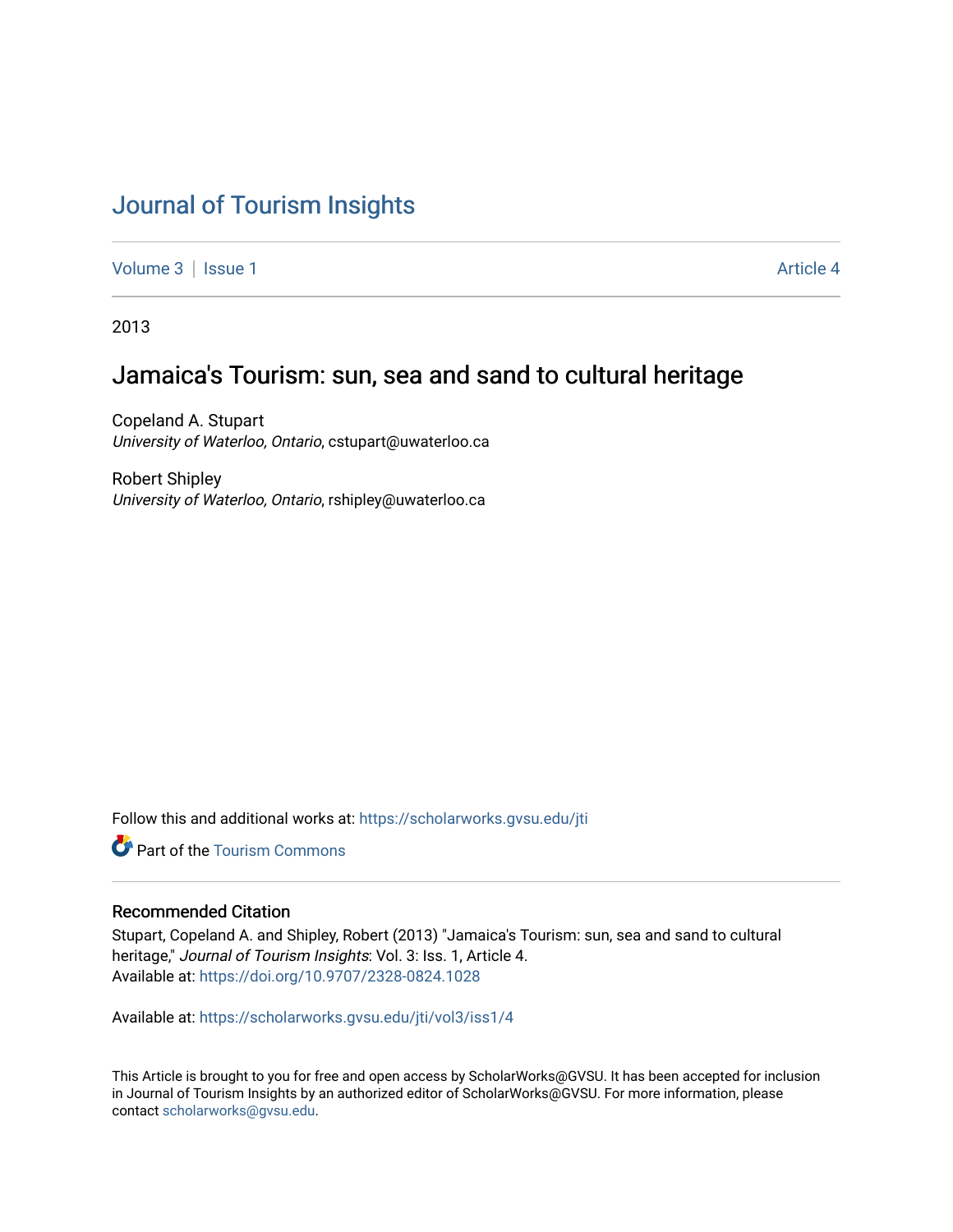#### **Jamaica's Tourism: sun, sea and sand to cultural heritage**

**Copeland Stupart Lecturer University of Technology, Jamaica Ph.D Candidate School of Planning, University of Waterloo cstupart@utech.edu.jm or cstupart@uwaterloo.ca** 

**and** 

**Robert Shipley PhD, MCIP, RPP Associate Professor School of Planning, University of Waterloo rshipley@uwaterloo.ca** 

#### **Abstract**

Traditionally, Jamaica has been seen and promoted as a sun, sea and sand, winter get-away with foreign-owned, multinational corporations (MNCs) having a controlling interest. Coupled with this, the policies adopted by the state to encourage tourism infrastructural development protected the interests of the MNCs and were seen by many Jamaicans as not being in the best interest of their country. As a result, high levels of resentment existed and at times boiled into open conflict between tourists and the Jamaican working class who viewed tourists as "confused white people." While efforts were made to promote Jamaica's tourism internationally, little was done to promote its benefits locally. Now, Jamaica's tourism industry is at a watershed for even the innovative, largely indigenous and successful "all-inclusive" concept has failed to market Jamaica other than as a sun, sea and sand destination. If Jamaica is to participate actively in global tourism and continue to make its presence felt in the tourism marketplace of the  $21<sup>st</sup>$  century, indigenous and 'authentic' cultural heritage has to become a part of the tourism product. Also, the tourism industry has to continue to develop avenues through which the Jamaican working class can participate and derive meaningful benefits.

**Keywords:** Jamaica, tourism, multinational corporation, all-inclusive, cultural heritage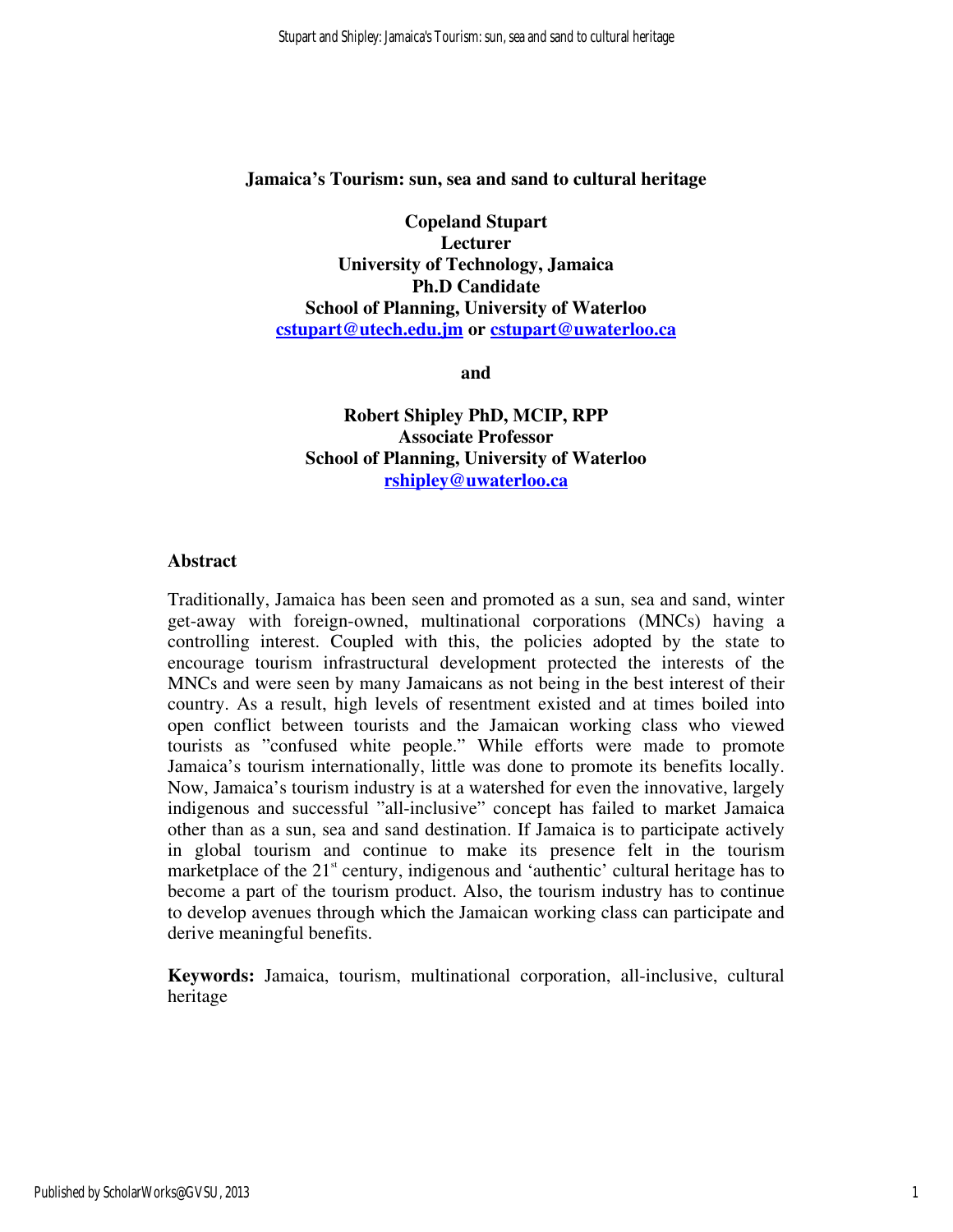#### **Introduction**

Tourism is now and has long been a major industry in Jamaica. It has not, however, always been the same nor can it expect to continue in its current form indefinitely. Change is inevitable and understanding previous developments is one of the best ways to prepare for future possibilities. This study will examine the history of the tourist industry in Jamaica and offer a critical view of the forces of change that will influence future directions.

The development of the tourism industry in Jamaica is characterized by a number of stages and the implementation of some major strategies. Starting in the late  $17<sup>th</sup>$  century, a few wealthy plantation owners with their families and individual travellers vacationed in the island. Such upper class travel was typical for its time. However, a concerted effort to position Jamaica as a tourist destination only started in 1891 about the time large scale tourism was gaining popularity in Europe and other parts of the world. This was after the island had experienced dramatic declines in its main economic sector, agriculture, and it was recognised that there was a need to diversify the country's economy. The Jamaica International Exhibition in 1891 was seen as a vehicle through which to launch profitable industries, including tourism. However, it was some time, long after the exhibition, that the expected boom in the tourism industry materialized, and particularly after the implementation of a number of incentives and other strategies. One of the incentives that had lasting impact on the industry was the enactment of the Jamaica Hotel Law of 1890 which gave lucrative incentives for the development of hotels.

It was also recognized that marketing and promotion were essential to sustain a tourism industry. Consequently, efforts were made to form a tourist bureau which resulted in the formation of the Jamaica Tourist Authority (JTA) in 1910, the forerunner to the 1922, Tourist Trade Development Board (TTDB) and the 1954, Jamaica Tourist Board (JTB). The mandate of the Authority was to compile and disseminate information on Jamaica as a tourist resort. To this end, it employed various methods to promote Jamaica, primarily as a sun, sea and sand winter-get-away destination. While the JTA had limited success in selling Jamaica to foreigners, it also had great difficulty in selling the tourism concept to the Jamaican 'working class' for they did not perceive the benefits from tourism. As a result, it led to a lack of public acceptance of tourism among some Jamaicans and the development of prejudice. The replacement organization for the JTA and its successor the TTDB, the JTB, continued the marketing of Jamaica as a sun, sea and sand destination.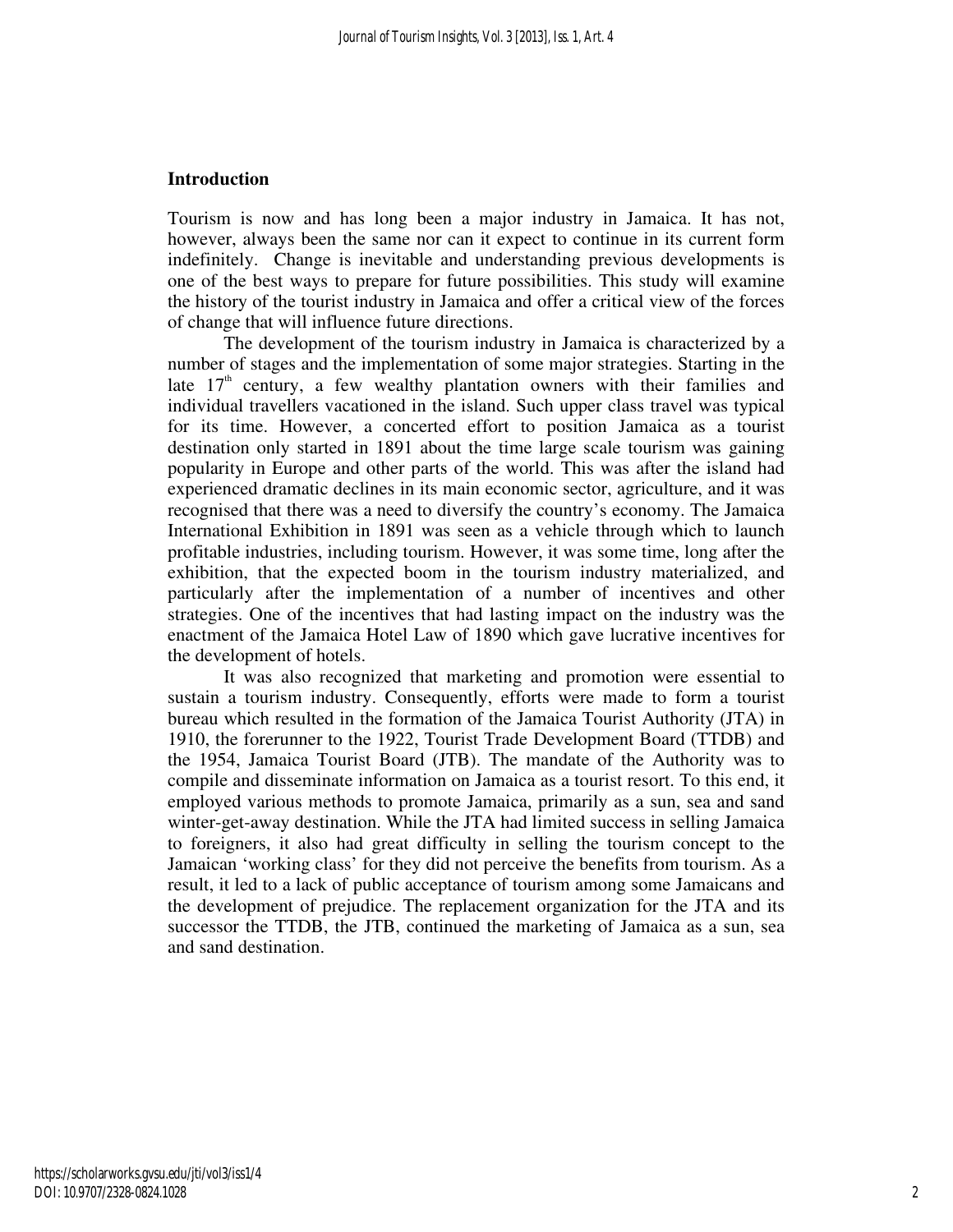#### **The Early Days**

Starting in the late  $17<sup>th</sup>$  century, some of the first visitors to visit Jamaica were the wealthy planters and their families who vacationed to escape from the harsh winters in England and to get an overview of their sugar plantations (Booth, 1985; Lumsden, 1991; Martin, 1994; Nelson, 2007; Taylor, 1993, 1987-88). Soon to follow in the planters' footsteps were individual health-seekers from England and North America. Nelson (2007, p.1-2) asserts that, during the  $19<sup>th</sup>$  century "the West Indies became less important to their European colonisers as slavery came to an end, the sugar economy entered a long period of decline," but European interests in the islands as a destination for tourism persisted. Kingsbury (2005, p.121) argued that "Jamaican tourism began in the late nineteenth century when the island was used and enjoyed as an exotic 'Garden of Eden' health resort by rich American tourists who were transported on steamships owned by banana traders from Boston." According to Martin (1994) and Taylor (1993, 1987-88), the close proximity of Jamaica to North America made it an accessible destination for travellers seeking warm climate and health spas which were being developed. Furthermore, the improvements in transatlantic transportation created opportunities to travel to the region, in particular, the development of steamships which first arrived in the West Indies in 1826. The banana boats coupled with the mail ships provided regular transportation for people who wanted to travel to the West Indies. Although these 'first' visitors were very wealthy, their numbers were few (Booth, 1985).

While the planters lived lavishly when they visited, life was less hospitable for the individual travellers since few facilities existed that catered to their needs (Bigelow, 1851; Lumdsen, 1991; Martin, 1994). The conditions at local taverns, inns and lodging houses were deplorable and inadequate. Nelson (2007) claimed that early tourists to the region often stayed with family or friends, but the increased arrivals associated with the advent of steamships, led to the establishment of guesthouses and hotels. It is obvious from these accounts that low number of visitors, and travel and accommodation facilities that were ad hoc in nature and lacking of standards characterized this period. Jamaica's tourism industry then, was in the first two stages of the destination cycle proposed by Butler (1980) or Gee, Choy and Makens' (1984) first stage of the five sociological stages that tourist destinations pass through.

According to Butler (1980), destination areas pass through five stages: exploration, involvement, development, consolidation, stagnation and decline or rejuvenation. At the exploration stage, there are few visitors and, thus, minimal effect on locals; visitors made their own arrangements; there was an absence of purpose-built tourist facilities; and limited contacts between tourists and locals. At the involvement stage, there is an increase in visitor numbers; the local population becomes involved by providing purposed-built facilities; there is advertising of the destination by a tourism organization; and the infrastructure is improved to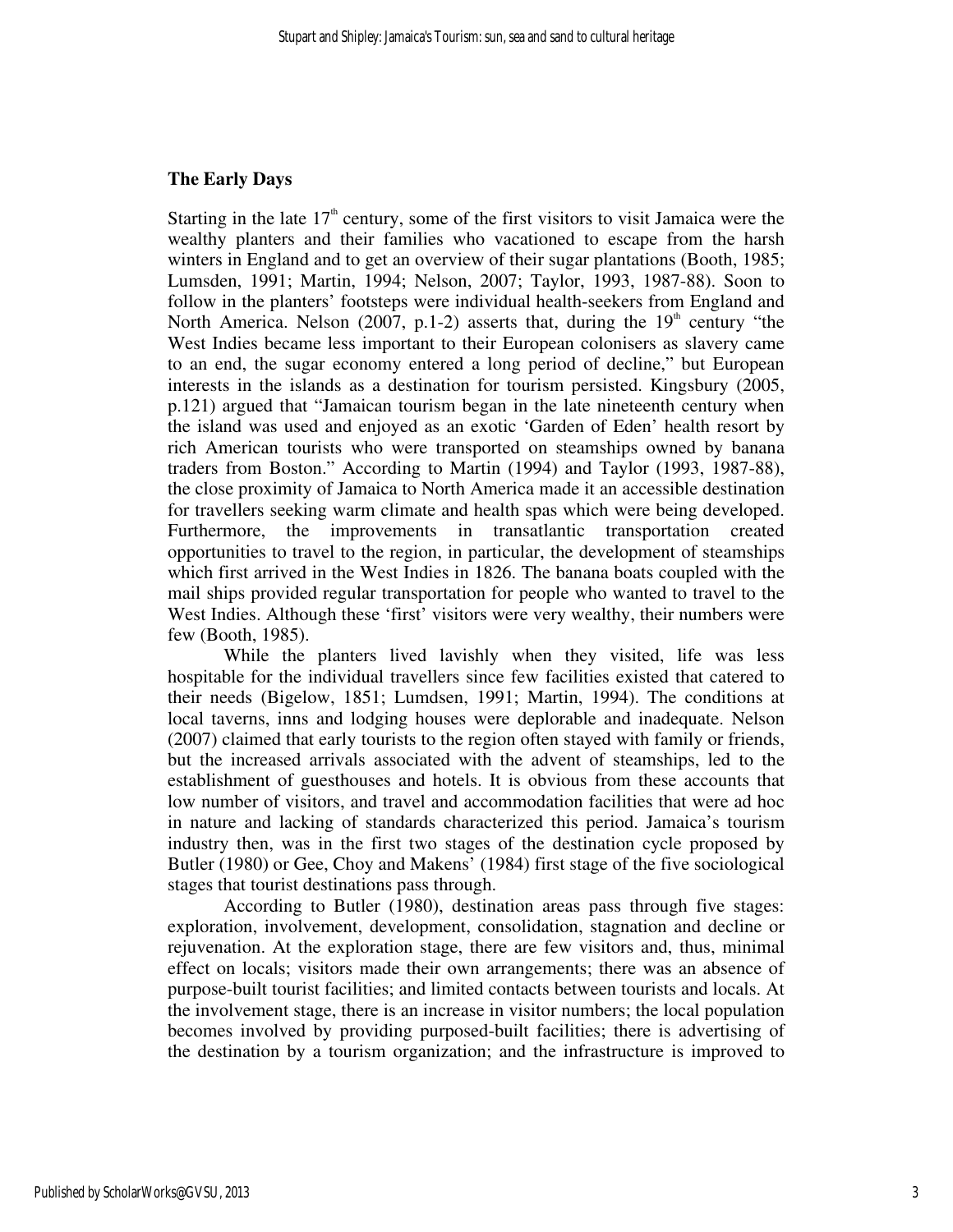satisfy tourists' demands. Similarly, Gee et al. (1984) argued that destinations pass through five sociological stages: discovery, developmental, conflict, confrontation and destruction. The discovery stage is marked by a low level of visitors and impacts.

#### **The Jamaica Exhibition of 1891**

Although it was usual for tourists or travellers from Europe and North America to visit Jamaica from as early as the  $17<sup>th</sup>$  century, many regard the hosting of the 1891 international trade exhibition in Kingston, as the first state-sponsored effort to develop tourism as a viable source of income for Jamaica (Booth, 1985; Lumsden, 1991; Martin, 1994). The exhibition was held on the Quebec Lodge (site) in Kingston and ran from January 27th to May 2nd (Booth, 1985; Lumsden, 1991; Martin, 1994). The event was promoted locally and internationally by committees that were set up in a number of cities in Europe and North America (Booth, 1985; Martin, 1994). Exhibits came from North America, Europe and other West Indian islands, but the most magnificent exhibit came from Canada, which was the only country with its own separate exhibition building (Booth, 1985; Lumsden, 1991; Martin, 1994). The European countries that were represented included Sweden, Norway, Belgium, Germany, Russia, Holland, Switzerland, Greece, and France. Reports also showed that displays came from as far away as India and Sri Lanka (Booth, 1985). Over 304,000 people attended the exhibition over the 14-week period (Lumsden, 1991; Martin, 1994). It had been hoped that, for first-time, visitors to Jamaica attending the exhibition "would make known the advantages of Jamaica as a winter resort to others and thus lay the foundation for a steady and increasing flow of tourists to the island" (Handbook of Jamaica cited in Booth 1985, p.47; Martin, 1994).

The emphasis of the Jamaica Exhibition was on the development of new and profitable industries, and one focus was to showcase Jamaica as a 'sunny' resort destination (Booth, 1985; Lumsden, 1991; Martin, 1994). "There was a great need to develop new industries and money earning schemes if the island was to pull itself out of the economic straits in which it found itself" (Lumsden, 1991, p.17). At the same time, many people did not want to see the economy tied exclusively to any other agricultural product fearing a repeat of what had happened to the sugar industry. Thus, the promotion of Jamaica as a tourist destination was seen as an important strategic move. The exhibition encouraged the development of tourism infrastructure, such as hotels, mainly in Kingston and along the North Coast region of Jamaica (Lumsden, 1991; Martin, 1994).

It would, however, take more than an exhibition for the Jamaican tourism industry to materialize. The exhibition had no startling impact on Jamaica's economy as a whole, nor was there any "immediate tourist boom and the new hotels slid into bankruptcy" (Lumsden, 1991, p.21). The reasons why a tourism boom did not occur following the exhibition were three-fold (Booth, 1985; Lumsden, 1991). First, guests who visited hotels often discouraged others from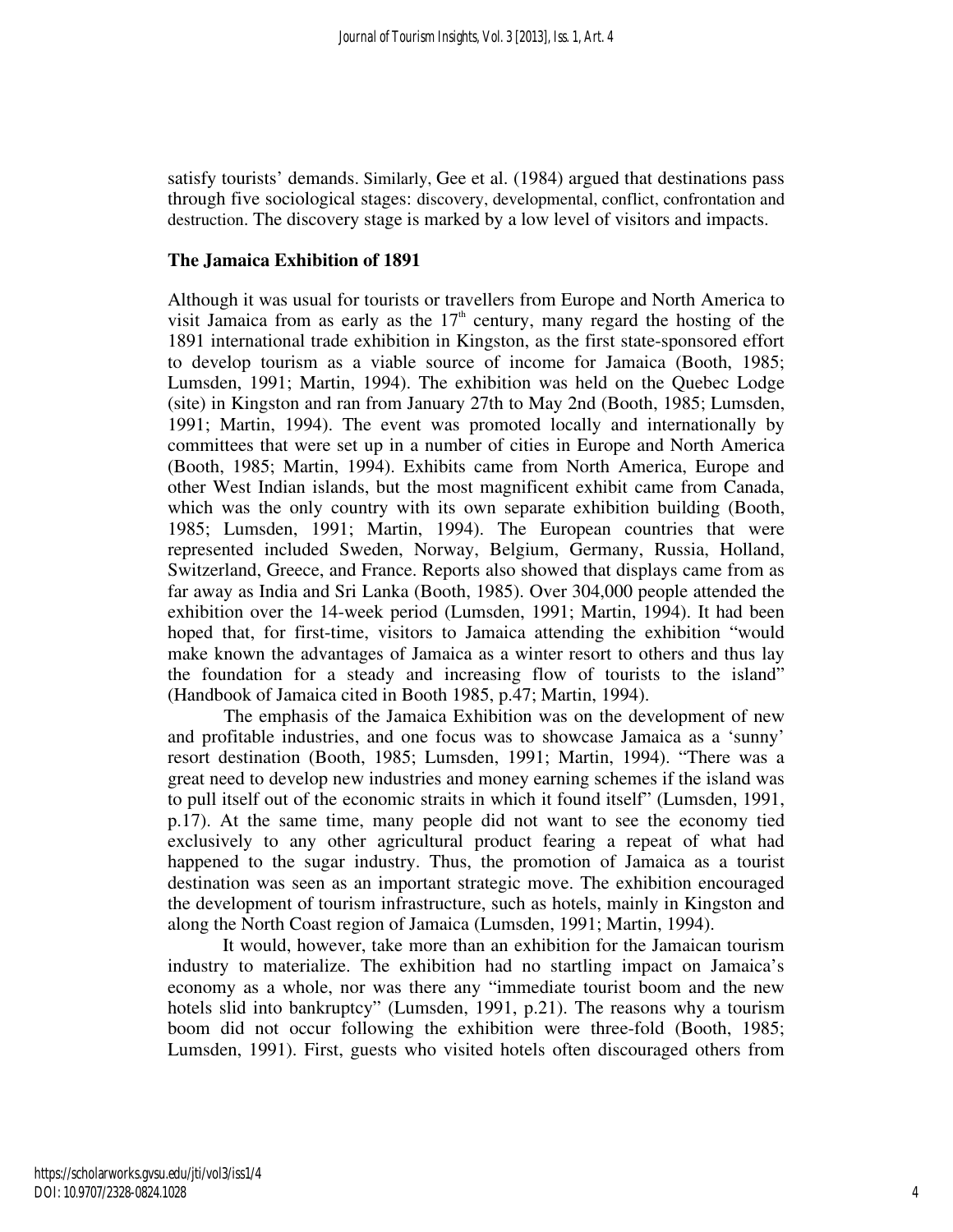following suit because no set standard or regulation existed in these hotels, resulting in overcharging of guests for very poor facilities and service. Second, there was a lack of promotion and marketing of Jamaica in the tourist- generating regions. Third, there were criticisms of the filthy environment in Kingston and the lack of attractions. This situation arose in spite of the Jamaica Hotel Law of 1890 which was enacted, with the principal aims of assuring adequate and decent lodging for visitors to the exhibition and creating a hotel industry. The Hotel Law cost the country greatly through lucrative incentives for the development of hotels that would be completed in time for visitors to the exhibition (Booth, 1985; Martin, 1994). "This law authorized the government to guarantee the principal plus three per cent interest on all debentures issued by the hotel companies. These new companies would also be permitted to import all their materials duty free" (Booth, 1985, p.43). The Law was not without its critics at the time for it "pledged the island's resources [even] if the hotel went bankrupt" (Booth, 1985, p.43). The foreign investors in the hotels had no compelling reason to make the ventures successful since they were guaranteed a profit on their investment even in the event they went bankrupt (Booth, 1985; Martin, 1994). The Jamaica Hotels Law was, therefore, not in the interest of the country, but catered to a limited number of foreign investors.

Five hotels were built as a result of the 1890 Hotel Law, three in Kingston and two in rural parishes on the North Coast. Of the three in Kingston, two catered to foreign visitors, while the other targeted locals (Booth, 1985; Lumsden, 1991; Martin, 1994). The justification of the two hotels outside of Kingston lay in the hope that visitors to the exhibition would travel out of Kingston and take advantage of the extensive improvements to roads and railway that were made to make the countryside accessible to foreign visitors attending the exhibition. However, by 1895, the terms of the Hotel Law forced the government to acquire the foreign-owned hotels in Kingston, the Myrtle Bank and Constant Spring (Martin, 1994). This became necessary because mismanagement and lack of business plagued the hotels for, "the hotels with all the American management energy and influence [were] disastrous failures" (Booth, 1985, p.49). Ironically, it was foreign managers and staff that were responsible for 'mismanaging' the hotels. This dominance by foreigners in Jamaica's tourism system continued throughout the development of the industry into the 1970s.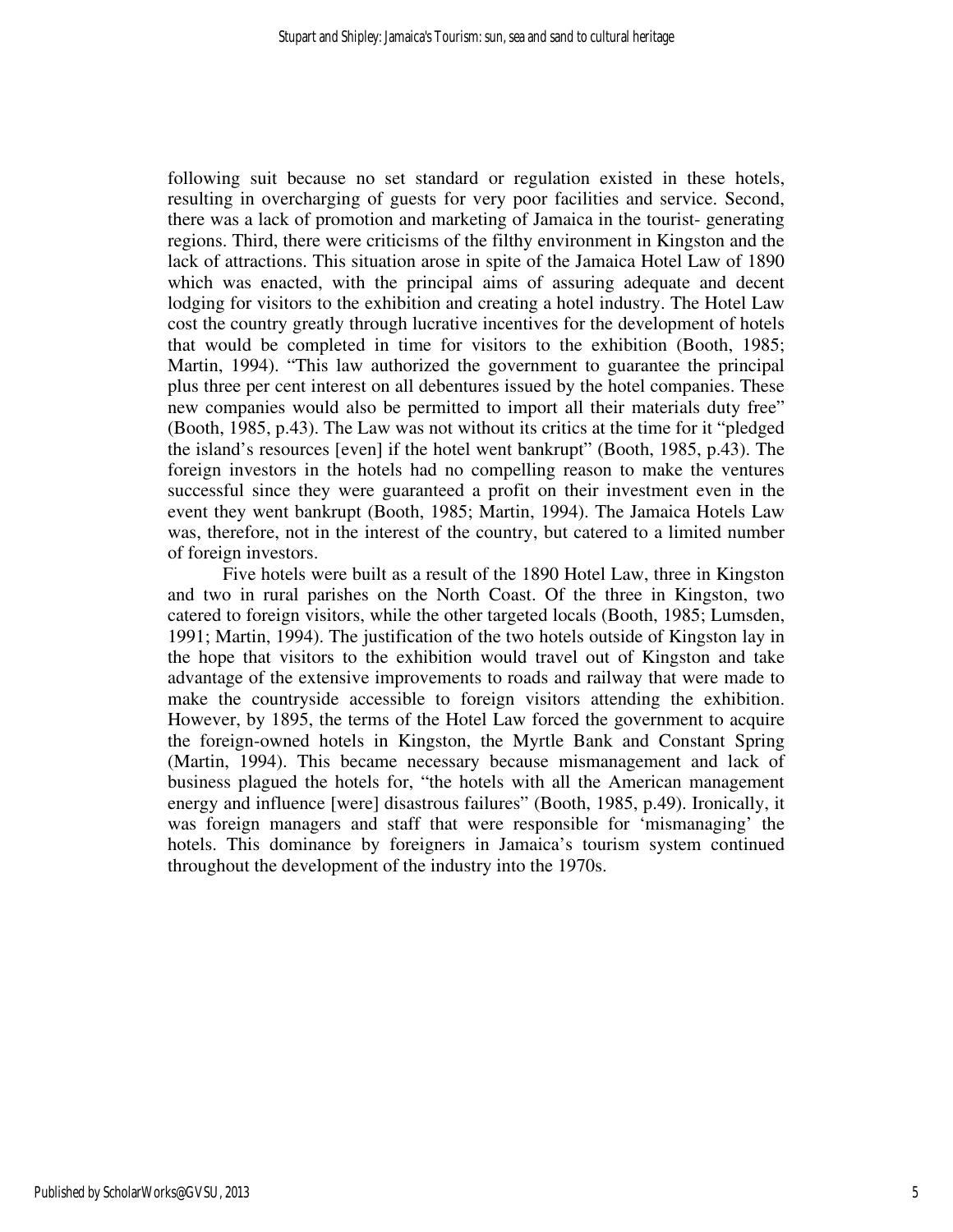### **Marketing and Promotion**

The state had been the main motivator behind the 1891 exhibition as a medium for promoting Jamaica abroad as a 'winter-getaway' tourist destination (Martin, 1994). However, after the exhibition, there was no immediate organized follow-up in promoting Jamaica. The need for a tourist bureau did not appear to be significant in Jamaica given the 'smallness' of the island. Interest and concerns were for the development of 'better' tourist products (attractions, accommodations and attitudes) and in distributing brochures abroad as the sole means of advertising. Though the railway system and rural roads were expanded at the time of the exhibition to facilitate visitors travelling to the interior of Jamaica, finding a way to the beach on the North Coast region was probably the only exploration that visitors engaged in (Lumsden, 1991). While efforts were initially spent on informing visitors locally and abroad, nothing was done to promote the benefits of tourism among the Jamaican 'working class' (Martin, 1994).

 The need for a marketing and promotion organization was eventually recognized and in 1903 an attempt was made to form a tourist bureau (Martin, 1994; Taylor, 1987-88). This first attempt produced nothing, but by 1910 the Jamaica Tourist Authority (JTA) a private initiative materialized, the forerunner of the Tourist Trade Development Board (TTDB) and the Jamaica Tourist Board (JTB) (Martin, 1994). The main functions of the JTA were to publicize Jamaica and provide information to visitors and prospective visitors to the island. The mostly 'white' Kingston-based business people who had tourism interests and derived benefits continued to focus the promotion of Jamaica as a sun, sea and sand winter get-away destination. Martin (1994, p.29) contended that the JTA's "primary purpose was to enhance the claims of Jamaica as a health and pleasure resort." The JTA initially operated from Kingston, Mandeville, Montego Bay and Port Antonio in Jamaica and by 1914 it had representation in Canada and the United Kingdom (Martin, 1994; Taylor, 1987-88). The JTA advertised on billboards located in railway stations, stores and other public places, while steamship offices and tourist agencies distributed its brochures on Jamaica (Martin, 1994). One of the materials it published was an illustrated guidebook on Jamaica with data on recommended places to visit and other important information. The JTA also focused its attention on the regulation and licensing of taxis, signs along roadways and the preservation of natural scenic areas. Not satisfied with the seasonality of the industry, the JTA targeted teachers and students abroad, urging them to spend their summer vacation in Jamaica.

 Selling the tourism concept to local people was one of the challenges faced by the JTA in the early days of tourism promotion. It was seen as an insurmountable task since the Jamaican 'working class' did not see themselves deriving any benefits from tourism. It therefore led to a lack of public acceptance of tourism and the development of prejudice (Martin, 1994; Taylor, 1987-88). The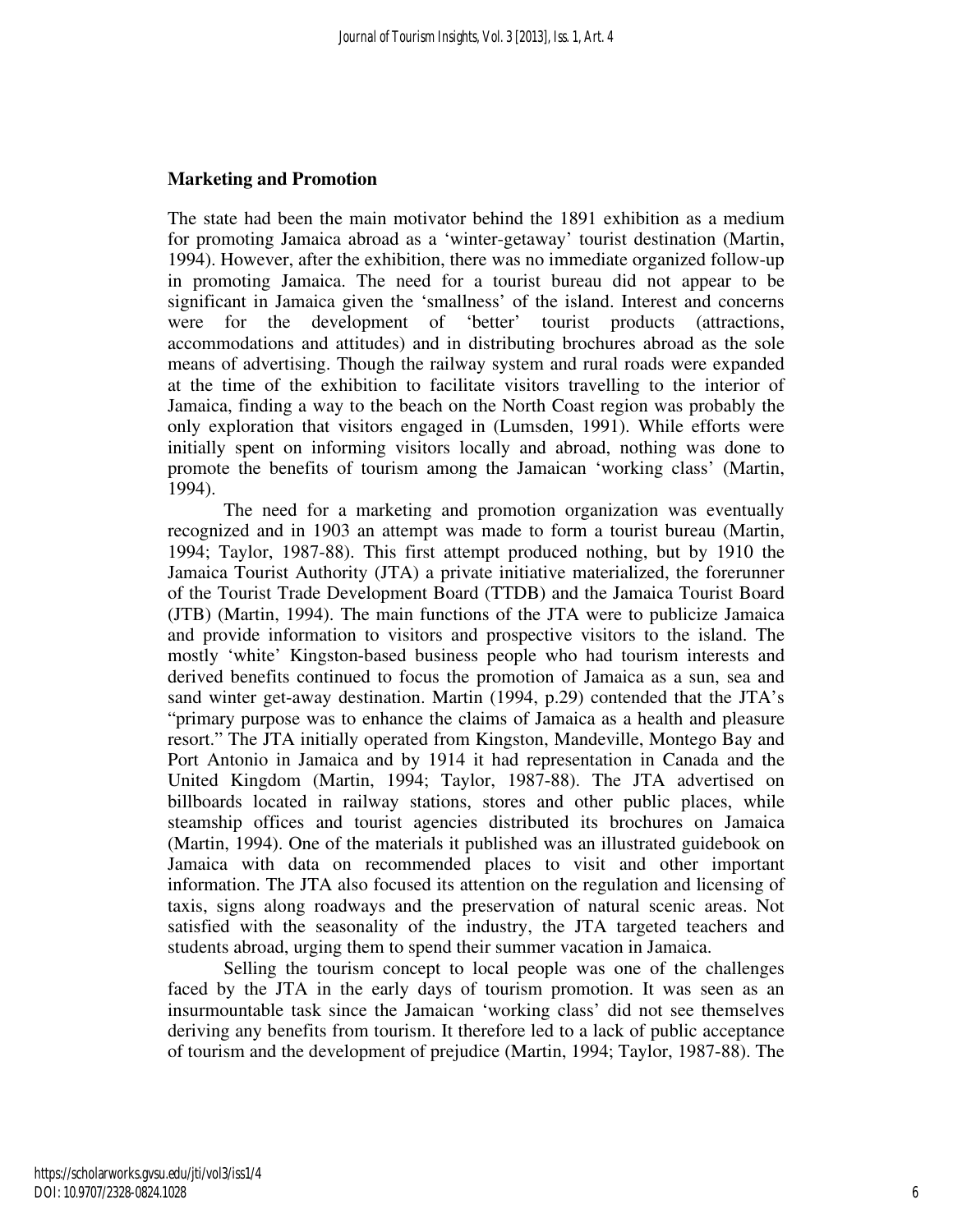locals saw tourists as 'prying' into their affairs, yet being too busy to learn about them. As a result, open conflicts and hostility developed between 'unwilling hosts' and 'guests' (Taylor, 1987-88). The feeling of the Jamaican 'working class' towards tourism is summed up in the following excerpt:

Tourist! Cou yah sah! Dem is a confusion set of people. *What we want dem for? – – – An what good dem going to do*? All them idle buckra drive and ride over de mountains in dem buggy and harse wit all dem 'surance, and look down upon we poor naygurs. *True dem say dey brings we money, but when time we eber see it? All de storekeepers dem in Kingston and the big tabern-keeper, dem is the one dat get the money out of dem....* An when de tourists come up to de country and see we working in de ground, dem is not goin' to do anything fa we, but take pitcha and laugh at we. *Chu! Me bredder, only de buckra dem will profit.* (The Leader February 5, 1904 cited in Taylor, 1987-88, p.44)

Although these words were uttered over 100 years ago, a large number of the Jamaican 'working class' still feel the same way about the tourism industry. This excerpt illustrates the high level of resentment that existed.

 Undaunted by the poor response to the JTA initiatives, the government of Jamaica established the TTDB in 1922. This board was charged with the mandate "to make inquiries and to collect such information of Jamaica as a tourist resort, and for such other purposes as in the judgment of the Board will materially facilitate and increase the tourist traffic to and from Jamaica" (Martin 1994:30). While the former JTA obtained its operating fund from membership subscriptions (Taylor, 1987-88), the TTDB received grants from public funds for its programmes. The TTDB continued with an aggressive advertising and publicity campaign through various methods in Jamaica and overseas.

 In 1954, the government of Jamaica abolished the TTDB and established the Jamaica Tourist Board (JTB), a statutory organization with more powers than its predecessors, to promote tourism for the island (Martin, 1994). The JTB operated out of the Ministry of Trade and Industry initially. Presently, it is under the jurisdiction of the Ministry of Tourism (MOT) which provides an annual budget for its operation. Offices are maintained in Jamaica and in some major tourist generating regions in Europe and North America. While membership in the JTA was by individual subscription, the JTB consists of personnel from different segments of the tourism system including hotels, airlines, travel agents and ground transportation. Throughout the 1960s, marketing continued to focus on the sun, sea and sand winter get-away image because few attractions had been developed that provided an alternative experience. This placed Jamaica in direct competition with a number of other Caribbean destinations that were marketing the same packages. Tourists were still seen as foreign 'white' people. The Jamaican 'working class' did not see themselves as tourists vacationing at local hotels because marketing efforts did not target them.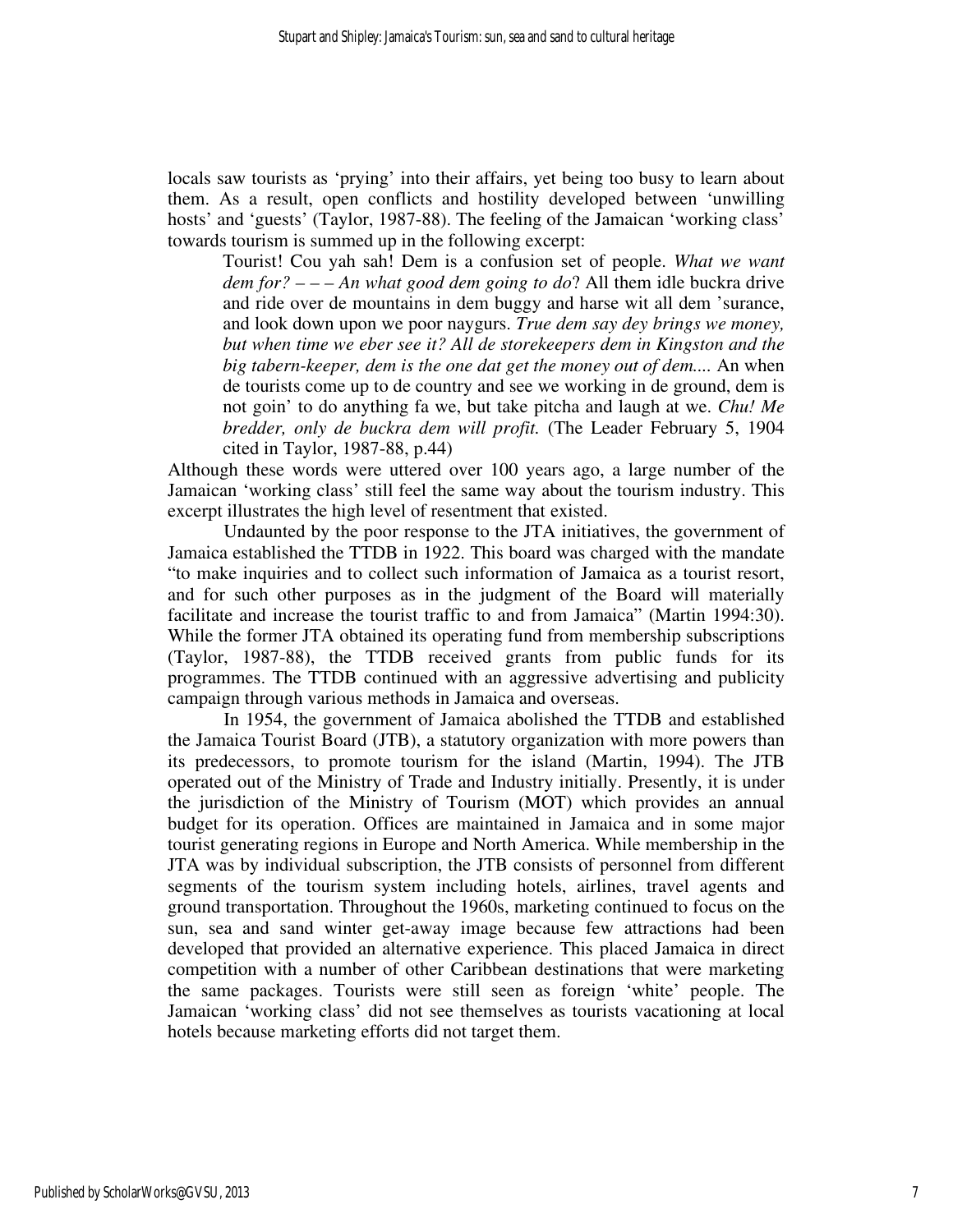#### **Major Tourism Developments**

Foreign-owned MNCs continued to dominate Jamaica's tourism industry even after the island gained independence from Britain in 1962. Opportunities for small local investors in the industry continued to be limited. There also continued to be limited access for locals to the various properties since hotels did not target Jamaicans as guests. The world continued to see Jamaica primarily as a winter get-away destination (Henry, 1987, July 31; Martin, 1994). Few attractions that did not focus on the sun, sea and sand were available for visitors. As a result, Jamaica's tourism industry suffered from a large variation between the tourist season and the off-season with numerous properties closed during part of the year. However, the industry continued to grow in terms of the number of visitors, the amount of accommodation available and revenue. Tourist arrivals moved from 191,303 in 1954 to 396,347 in 1968, while tourists' expenditure moved from US\$28 million to US\$87.8 million during the same period (Martin, 1994). Taylor (1993) claimed that accommodation had a hard time catching up with demand, although the number of beds increased from 5,800 in 1959 to 8,413 in 1969. According to Martin (1994) and Henry (1987, July 31), the factors that contributed to the growth and development of Jamaica's tourism industry in the 1960s were:

- the introduction of air travel to the island which resulted in improved methods of transportation and reduced cost
- the close proximity of Jamaica to the large North American tourists' market
- $\blacksquare$  the rapid growth in disposable income in North America
- **the Cuban revolution of 1959 and the subsequent US embargo that** included the suspension of travel by US citizens to the island
- $\blacksquare$  the inauguration in 1969 of a national airline, Air Jamaica
- tax incentives and duty-free imports of building materials and equipment for hotels.

 The image of Jamaica as a sun, sea and sand tourism destination continued and is evident in its spatial development. The main tourist centres or resort areas (Negril, Montego Bay, Ocho Rios and Port Antonio) were developed along the North Coast because of the white-sand beaches and pleasant weather. Apart from the North Coast centres, Kingston, the capital of Jamaica and a major commercial and cultural centre, also attracted a substantial number of tourists. However, the ability for Kingston to attract international tourists has decreased over the years due to serious social problems in the city. The unattractiveness of Kingston to large numbers of tourists has therefore dealt a blow to the diversification of Jamaica's tourism product.

 To encourage accommodation development, which was in short supply in the 1960s, the state offered loans, loan guarantees and lands to developers through the 1968 Hotel (Incentives) Act. The Act was intended to increase the island's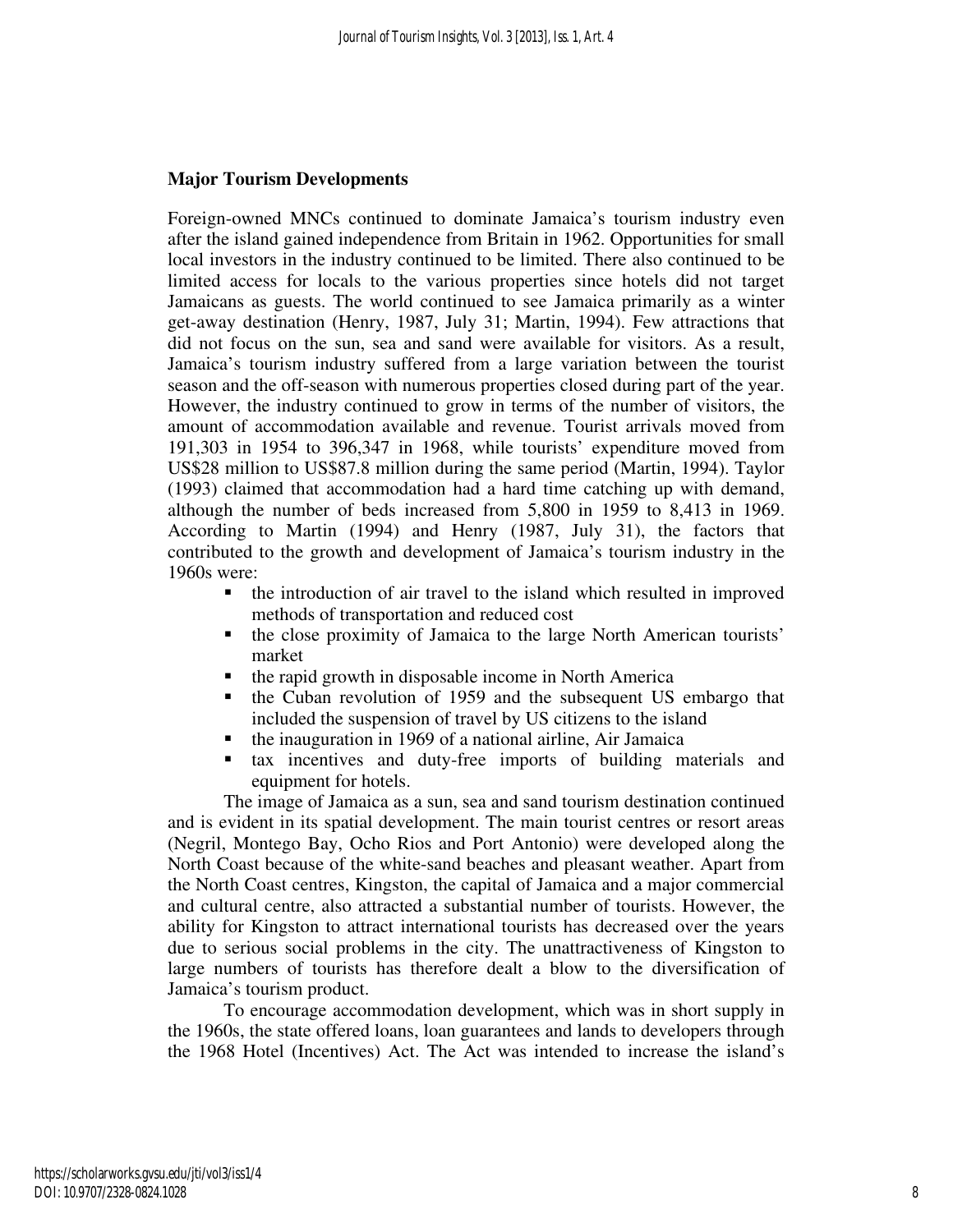accommodation capacity and use tourism as a means of rural development. Under the Act, approved hotels received a 'tax holiday' of 10-15 years, depending on location. Duty was also lifted on all imported materials and equipment. An analysis of the industry shows the number of beds in the accommodation subsector increasing from 8,413 beds in 1969 to 17,000 in 1979; today it is over 60,000 (JTB, 2009). Thus, it could be concluded that the Act worked in stimulating the growth in the accommodation sector.

A significant aspect of the Act is that new hotels built in undeveloped areas enjoyed a 15-year income tax break, while those in already established tourist centres were given a 10-year break. Henry (1987, July 31) argued that the profoundness of this lies in its discriminatory aspect. The Act discriminates in favour of developers who venture into "area[s] which have tourist potential but are presently undeveloped" (Henry, 1987, July 31). It was intended to promote government development strategies by using tourism as a means for rural development, thus increasing local participation and spreading the benefits of tourism. However, the same could not be said about stimulating growth in new regions of the country. The success of the Act in that regard is doubtful. A case in point is the New Falmouth development on the periphery of Falmouth which started in the late 1960s. It did not go beyond the building of one hotel, the 350 room Trelawny Beach Hotel, now Breezes Trelawny. It was not until 2000 that another hotel, the 96-room FDR Pebbles, opened and by 2001 several other developments were in different stages of development (JTB, 2001).

 A study of the tourism sector carried out by the state in the early 1970s revealed the following major concerns (Henry, 1987, July 31):

- Hotels were underutilized because the supply of accommodation exceeded demand
- The level of foreign ownership of hotels was very high
- **Import content in the hotel sub-sector was high**
- The level of hostility by Jamaicans against tourism and tourists posed a threat to the survival of the industry.

These concerns revealed that all was not well in the local tourism industry.

 To address the issues highlighted by the study, the state developed a policy of 'Growth Through Integration' aimed at better integrating the tourism sector with the social and economic life of the country (Henry, 1987, July 31). This policy hoped to achieve the following objectives: increased linkages between the tourist sector and other sectors, government participation in the ownership of hotels, encourage domestic tourism, and foster greater Jamaican participation in the industry.

 Strategies that were implemented to achieve the above objectives included (Henry, 1987, July 31; Martin, 1994):

 Establishing training schemes to provide an adequate number of skilled workers for the industry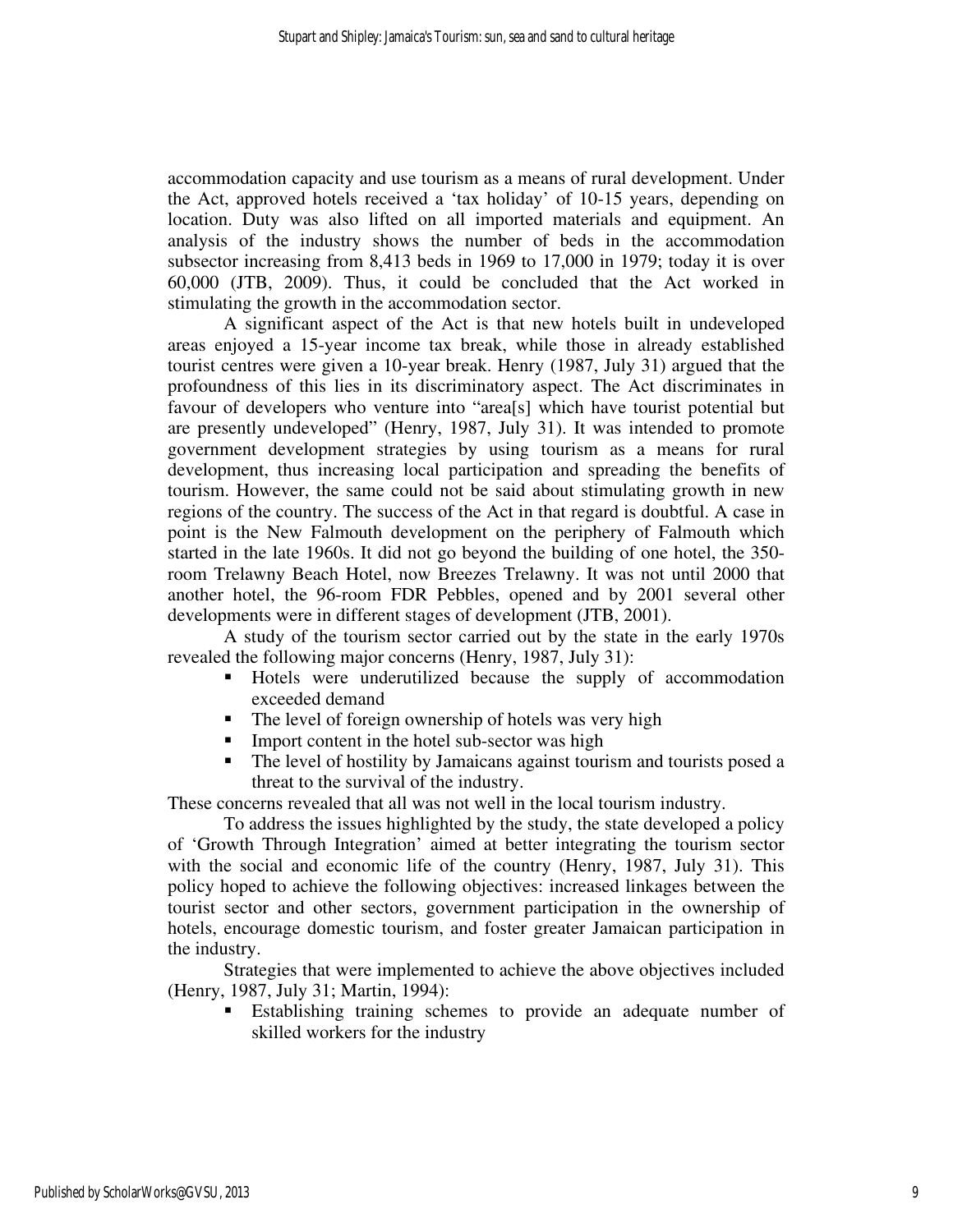- **The establishment of the Tourism Product Development Company** (TPDCo) with a mandate to improve product quality
- The establishment of the National Hotel Supplies to buy and distribute foodstuff to the hotels and to encourage them to use local goods
- The banning of certain imported items readily available locally in order to strengthen linkages between the tourist sector and other sectors
- The establishment of a domestic tourism programme to encourage Jamaicans to holiday in their own country.

 The 1970s also saw a drastic shift in the JTB marketing and promotional campaigns. The aims were to diversify Jamaica's image in the marketplace and to "secure a greater appreciation, at home, for tourism as a legitimate activity for Jamaicans" (Martin, 1994, p.45). A number of programmes were developed to facilitate these aims. Jamaica was now being marketed as a year-round tourist destination with a variety of experiences. The marketing theme 'We're more than a beach, we're a country' was implemented to lead the campaign. This new theme set Jamaica's marketing image apart from most of the other Caribbean islands that were marketed only as beach resorts. It "gave [Jamaica] an additional quality and forced the market to look at Jamaica's other inherent qualities" (Martin, 1994, p.45). Tourists were encouraged to explore 'more' of Jamaica through the 'discover Jamaica program' and the Jippa Jappa festival that took cultural performances into the hotels to enrich visitors' experiences.

In addition, a number of strategies were implemented that created opportunities and encouraged the 'working class' to participate in tourism. Jamaican residents received special reduced rates when they vacationed locally, while companies received tax credits if they gave employees incentives to vacation locally. The Resort Cottages (Incentives) Act of 1972, which gave generous tax and duty relief to developers of accommodations, also helped to induce 'small' local entrepreneurs. These strategies helped to change local attitudes toward tourism because the 'working class' could now enjoy the destinations as well as opportunities to invest in the industry which saw the mushrooming of several boutique hotels. The marketing strategies at this time placed increased emphasis on product improvement, advertising, promotion and public relations.

Another strategy implemented by the state was the restructuring of a number of tourism agencies and the creation of others. One of the new agencies that was to have a profound impact on the tourism industry was the National Hotel and Properties Limited. The mandate of this agency was to buy, lease, construct and manage government-owned hotels (Henry, 1987, July 31; Martin, 1994). This radical policy shift by the government in the 1970s towards direct ownership and operation of hotels was brought on by the closure of several hotels and concern that many more were vulnerable. The closures were due to a sharp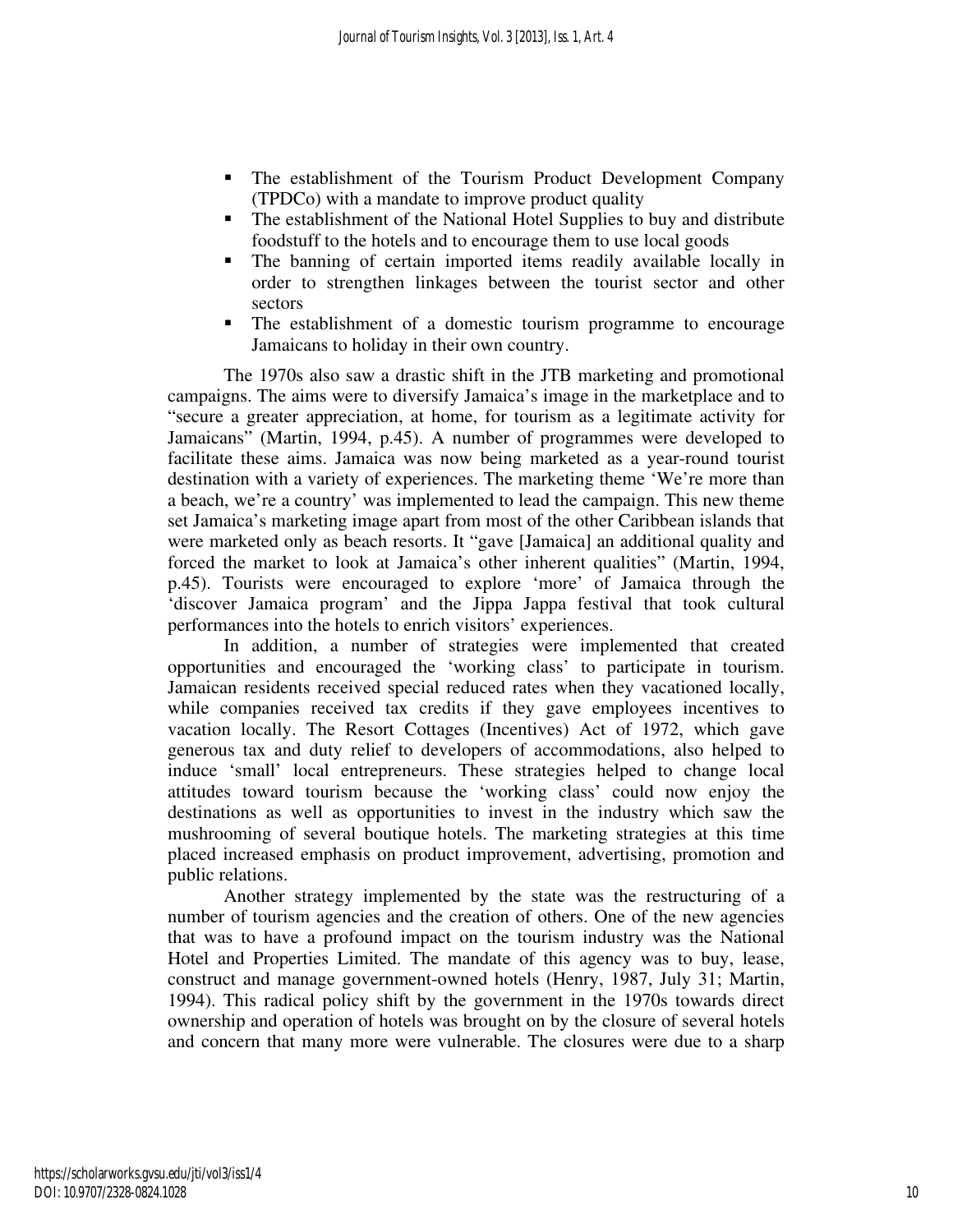decline in stay-over visitors that resulted in low room occupancy in hotels (Stupart, 1996). The decline in tourist arrivals was attributed to a world recession that affected Jamaica's principal tourists' market, the United States, and because of domestic problems in Jamaica. The state was not legally bound to buy the financially troubled properties, as was the case earlier after the Jamaica Exhibition in 1891. Common sense dictated however, that the state keep the hotels open in order to preserve jobs and maintain accommodation capacity in the event of a recovery in the tourism industry (Martin, 1994).

The establishment of the Ministry of Tourism at the beginning of the 1980s illustrated the seriousness of the commitment of the Jamaican government to tourism. Tourism was seen as being "vital to the economic well-being of [Jamaica]" (Henry, 1987, July 31). The government expected tourism to contribute up to 40 per cent of the island's foreign exchange earnings, a figure that was realized in 1983 (Table 1). Table 1 also shows that in 2008 tourism contributed approximately US\$1,975,519,000 to the Jamaican economy. Since 1980, tourism has shown tremendous growth in comparison to Jamaica's other major foreign currency earners (Figure 1). Tourism has remained the number one foreign exchange earner for Jamaica since 1983 and, as such, is very important to Jamaica's economy.

At the beginning of the 1980s, a change in political administration witnessed a move by the Jamaican government out of the hotel operations business by leasing or selling the ones it owned to private interests (Martin, 1994). The shift resulted in increased local participation in hotel ownership and the development and consolidation of a number of indigenous Jamaican-owned multinational corporations (MNCs) such as Sandals and SuperClubs, the largest and second largest hotel chains in Jamaica and the Caribbean respectively (Brown, 2008, December 14). The shift also saw a decline in hotels offering the European Plan (EP) and American Plan (AP) models and a corresponding increase in the 'all-inclusive' model. As a result, throughout the 1980s, 1990s and up to about 2005, Jamaican-owned companies accounted for the majority of all accommodation on the island. These home-grown MNCs can now be found throughout the Caribbean, and Central and South America. Presently, Sandals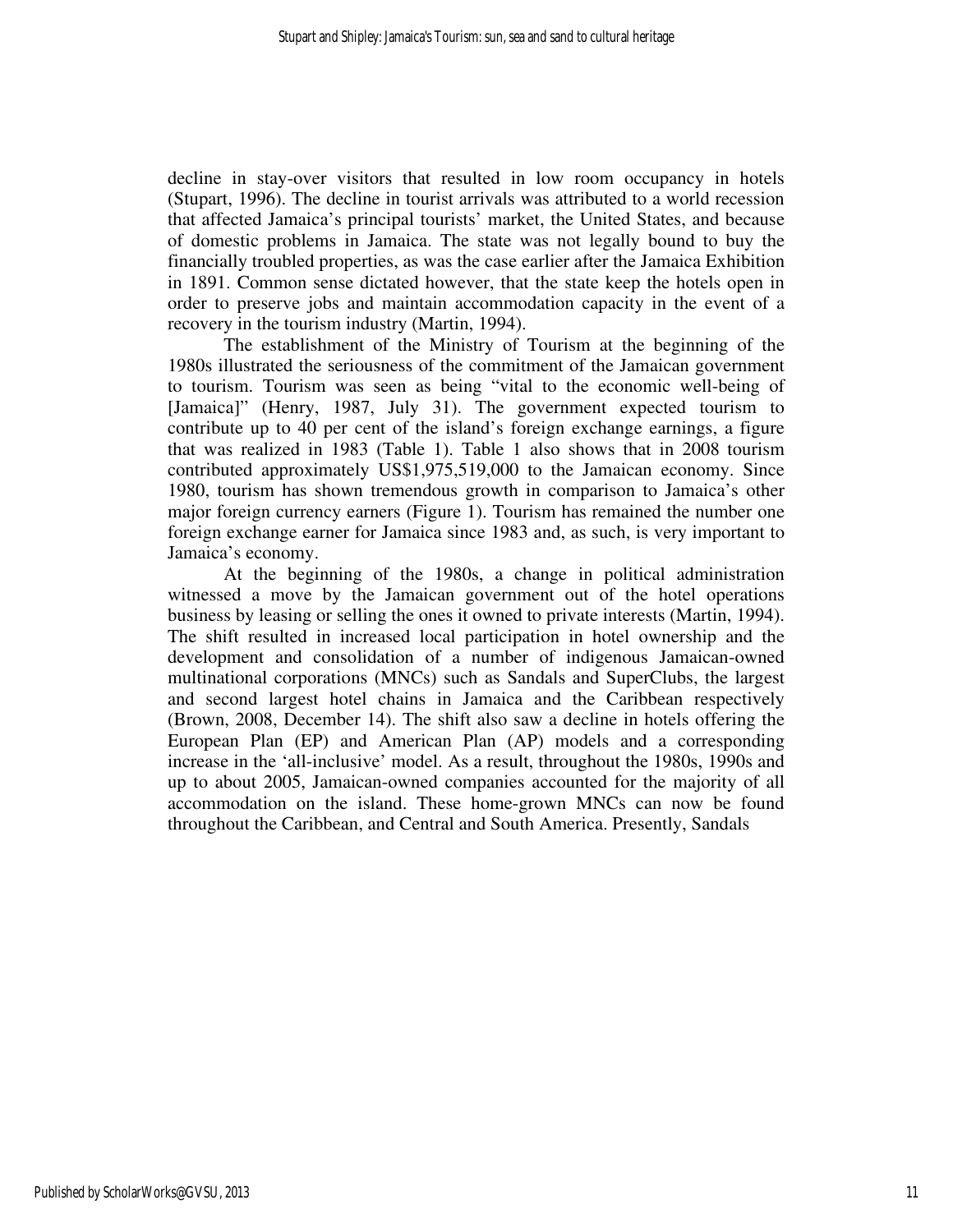| Years | Tourism | $\%$ | Mining | $\%$ | Manufacturing | $\%$ | Agriculture | $\%$ | Jamaica |
|-------|---------|------|--------|------|---------------|------|-------------|------|---------|
| 1980  | 241.7   |      | N/A    |      | N/A           |      | 169.4       |      | 411.1   |
| 1981  | 284.3   |      | 319.0  |      | N/A           |      | 83.2        |      | 686.5   |
| 1982  | 337.8   | 36.0 | 345.2  | 36.8 | 169.4         | 18.0 | 86.6        | 9.2  | 939.0   |
| 1983  | 399.2   | 43.0 | 223.9  | 24.1 | 203.7         | 22.0 | 100.5       | 10.8 | 927.3   |
| 1984  | 406.6   | 44.3 | 220.2  | 24.0 | 189.5         | 20.7 | 101.2       | 11.0 | 917.5   |
| 1985  | 406.8   | 48.6 | 138.7  | 16.6 | 201.8         | 24.1 | 89.3        | 10.7 | 836.6   |
| 1986  | 516.0   | 44.6 | 309.0  | 26.7 | 224.1         | 19.4 | 108.7       | 9.4  | 1,157.8 |
| 1987  | 595.0   | 43.6 | 337.3  | 24.7 | 299.4         | 22.0 | 132.1       | 9.7  | 1,363.8 |
| 1988  | 525.0   | 38.3 | 358.9  | 26.2 | 340.9         | 24.9 | 146.3       | 10.7 | 1,371.1 |
| 1989  | 593.0   | 37.3 | 557.7  | 35.1 | 318.1         | 20.0 | 120.0       | 7.6  | 1,588.8 |
| 1990  | 740.0   | 37.9 | 728.3  | 37.3 | 321.0         | 16.4 | 164.0       | 8.4  | 1,953.3 |
| 1991  | 764.0   | 40.4 | 662.0  | 35.0 | 290.1         | 15.3 | 177.0       | 9.3  | 1,893.1 |
| 1992  | 858.0   | 43.6 | 559.9  | 28.4 | 375.8         | 19.1 | 176.1       | 8.9  | 1,969.8 |
| 1993  | 950.0   | 46.0 | 527.9  | 25.6 | 393.1         | 19.0 | 195.1       | 9.4  | 2,066.1 |
| 1994  | 973.0   | 52.6 | 227.0  | 12.3 | 480.5         | 26.0 | 169.8       | 9.2  | 1,850.3 |
| 1995  | 1,068.5 | 50.0 | 294.6  | 13.8 | 553.4         | 25.9 | 218.5       | 10.2 | 2,135.0 |
| 1996  | 1,092.2 | 50.2 | 332.8  | 15.3 | 522.6         | 24.0 | 229.0       | 10.5 | 2,176.6 |
| 1997  | 1,131.4 | 51.3 | 335.6  | 15.2 | 522.0         | 23.7 | 214.7       | 9.7  | 2,203.7 |
| 1998  | 1,197.1 | 54.3 | 337.1  | 15.3 | 475.6         | 21.6 | 195.7       | 8.9  | 2,205.5 |
| 1999  | 1,279.5 | 62.5 | 316.4  | 15.5 | 304.7         | 14.9 | 145.9       | 7.1  | 2,046.5 |
| 2000  | 1,332.6 | 61.4 | 325.4  | 15.0 | 372.6         | 17.2 | 140.8       | 6.5  | 2,171.4 |
| 2001  | 1,233.0 | 58.0 | 398.9  | 18.8 | 341.5         | 16.1 | 151.8       | 7.1  | 2,125.2 |
| 2002  | 1,209.5 | 58.4 | 378.5  | 18.3 | 345.6         | 16.7 | 138.0       | 6.7  | 2,071.6 |
| 2003  | 1,351.1 | 61.3 | 363.0  | 16.5 | 339.8         | 15.4 | 150.4       | 6.8  | 2,204.3 |
| 2004  | 1,436.6 | 59.9 | 372.9  | 15.6 | 440.7         |      | 18.4 147.0  | 6.1  | 2,397.2 |
| 2005  | 1,545.1 | 61.3 | 378.7  | 15.0 | 483.4         | 19.2 | 114.2       | 4.5  | 2,521.4 |
| 2006  | 1,870.6 | 56.6 | 634.2  | 19.2 | 658.0         | 19.9 | 140.8       | 4.3  | 3,303.6 |
| 2007  | 1,910.1 | 54.1 | 583.3  | 16.5 | 905.4         | 25.6 | 134.4       | 3.8  | 3,533.2 |
| 2008  | 1,975.5 | 50.4 | 546.6  | 13.9 | 1,244.8       | 31.7 | 154.5       | 3.9  | 3,921.4 |

Table 1: *Jamaica's Major Foreign Exchange Earners (US\$ Millions) 1980 – 2008* 

Source: PIOJ (Planning Institute of Jamaica). (1999-2009)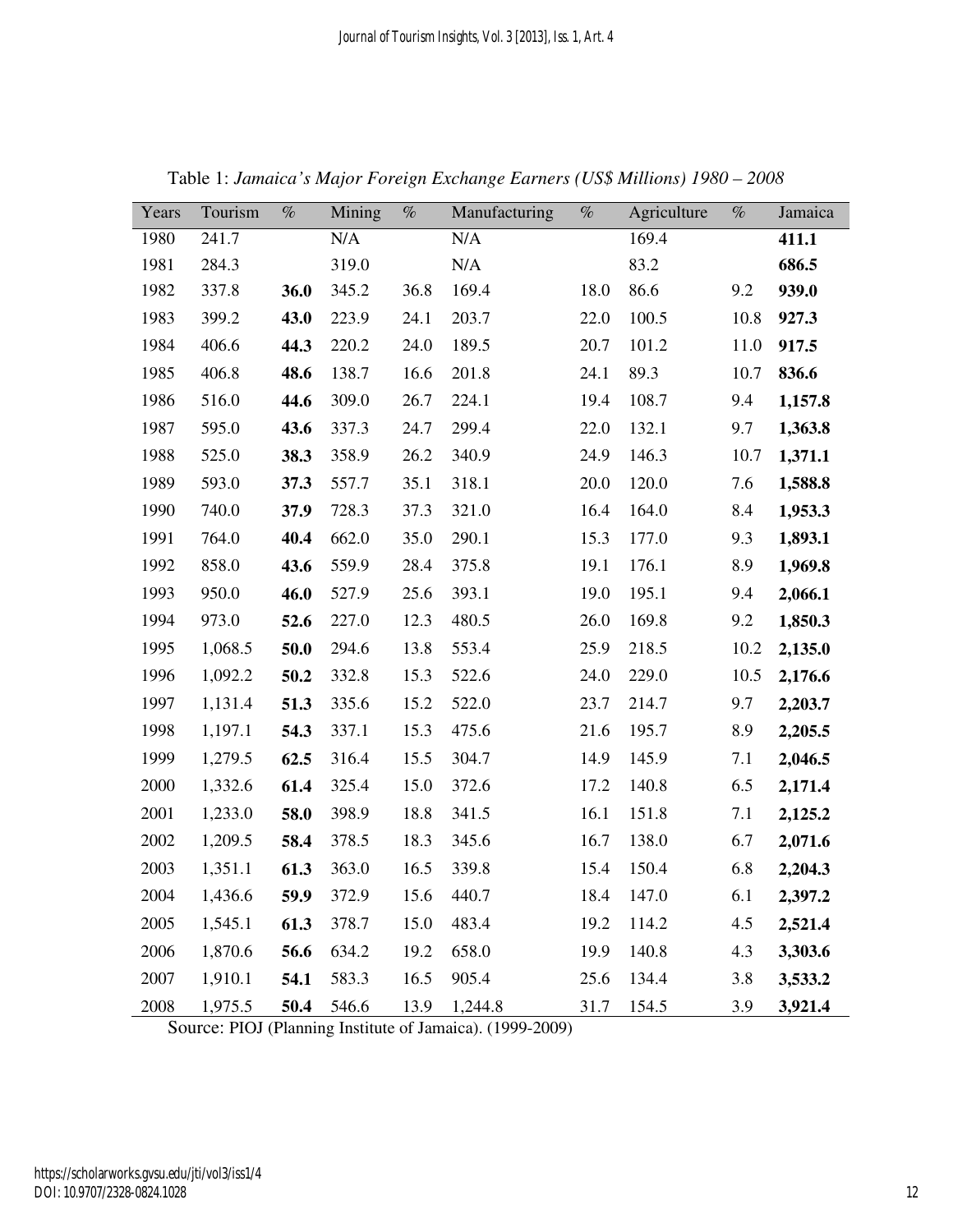

Figure 1 *Jamaica's Major Foreign Exchange Earners (US\$Millions) 1980 – 2008 2008*

Source: PIOJ (Planning Institute of Jamaica). (1999-2009)

International employs over 10,000 persons and operates nineteen properties, twelve in Jamaica and seven in some other Caribbean islands (Edwards, 2009, September 4). On the other hand, SuperClubs operates nine properties in Jamaica, three in Brazil, one in Panama and two in other Caribbean islands. Caribbean islands.twelve in Jamaica and seven in some other Caribbean islands (Edwards, 2009, September 4). On the other hand, SuperClubs operates nine properties in Jamaica, three in Brazil, one in Panama and two in other Caribbean islands

#### **The All-Inclusive Model Inclusive**

In 1978, SuperClubs, a Jamaican-controlled multinational hotel chain, initiated inclusive' model, which was adapted for the Jamaican context, was inspired by the concept which was pioneered in 1950 at the Club Méditerranée resort on the Spanish island of Mallorca. The model has been praised for a number of reasons. which the woled which was pioneered in 1950 at the Club Méditerranée resort Spanish island of Mallorca. The model has been priced method.<br>Supervisoriation of the method Mallong Mallong Mallong Control and September 4). On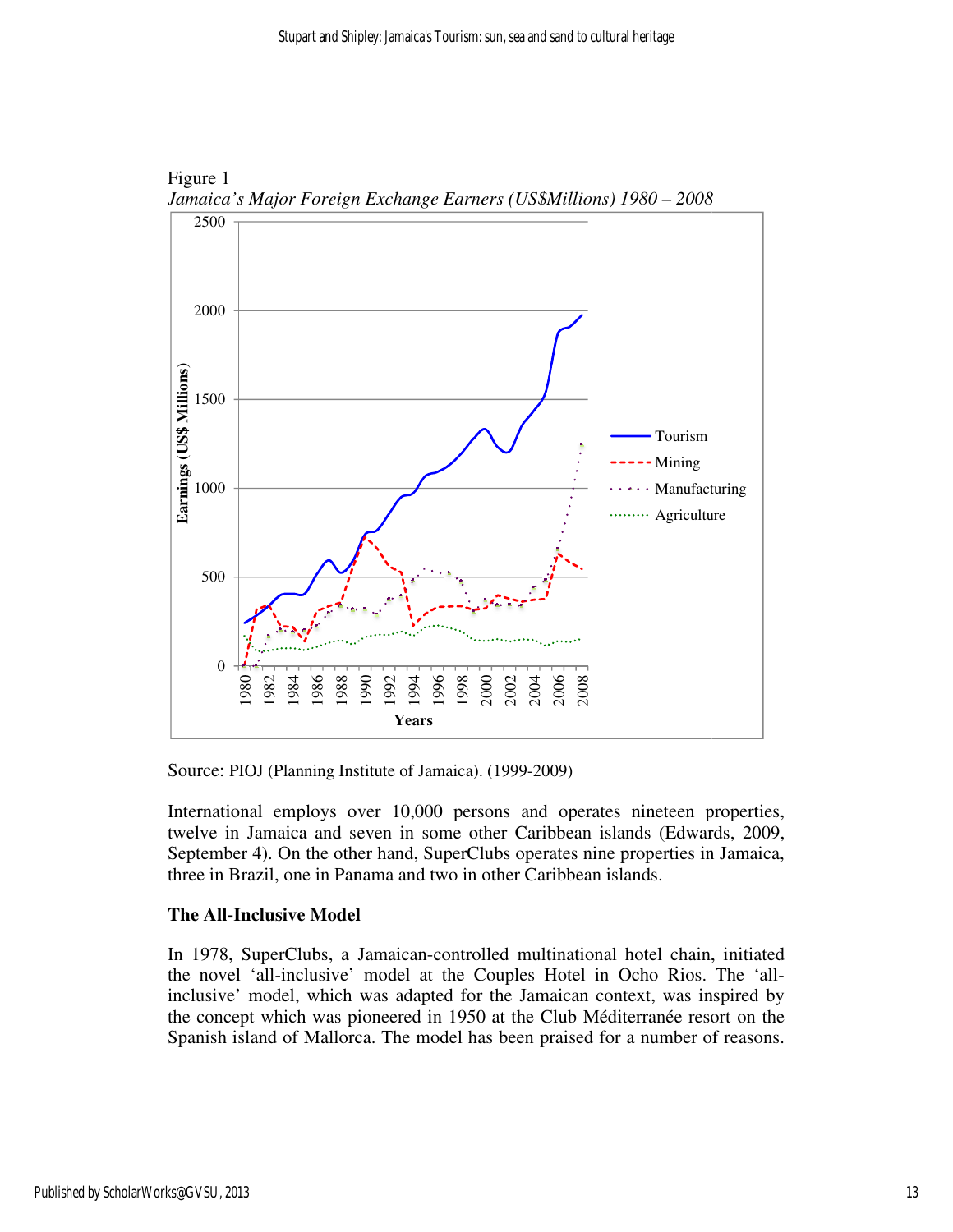'All-inclusive' has increased the share of tourism for the Caribbean and maintained a strong image in the marketplace (Gill, 1994). Poon (1988) argued that it gave the Caribbean hotel sector the competitive advantage by carving out a part of the international tourism market. Although the concept is indigenous and was monopolized by Jamaican-owned MNCs, no radical shift in Jamaica's tourism image occurred. The data shows that the number of beds in Jamaica's main coastal resorts (Montego Bay, Ocho Rios and Negril) increased dramatically over the years while, for the other centres, increase is marginal (JTB, 2009). The sun, sea and sand image still prevailed, even though scope exists for cultural heritage as discussed in a number of studies including the Tourism Master Plan (Commonwealth Secretariat, 2002).

 The 'all-inclusive' model is seen as a cash-less and class-less experience since guests pay one cost that is inclusive of round-trip airport/hotel transfers and accommodations with unlimited food, drinks and entertainment (Gill, 1994). The consumer does not have to worry about cash during or after the vacation since the package is prepaid, and the 'all-inclusive' environment is perceived as safe from crime and harassment. It is also popular among travel agents since the commission on transactions is larger. 'All-inclusives' are 'social equalizers', "there are no big-spenders and little-spenders at an 'all-inclusive'.... Whether you're president of General Motors and I'm a baggage-handler...I can order my Johnnie Walker Black the same way you can" (Frank Rance, president FDR Holidays LTD, cited in Gill, 1994, p.37). Since its inception in 1978, the 'allinclusive' concept has been copied and modified to some extent all over the world and it has become the most dominant form of vacation experience in Jamaica (JTB, 2009).

'All-inclusive' is, however, not without its detractors. They see it in the same light as when foreign-owned MNCs had a controlling interest in the tourism industry. It promotes 'enclave' tourism development that is not 'sustainable.' There is limited integration between 'all-inclusive' properties and other businesses and the local communities. Other criticisms levelled against 'allinclusive' include (Poon, 1988): it results in greater economic leakage; it prevents the tourist dollars from being filtered into the wider community, therefore lessening the multiplier effect; and it prevents guests from experiencing the cultural experience at the destination since they seldom interact with the community.

#### **The Cultural Heritage Turn**

The turn of the century marked several developments that impacted the local tourism industry. Chief among these were the growth in the accommodation sector due mainly to the entry of a number of international hotel chains and the publication of Jamaica's first Tourism Master Plan. The Jamaica Tourist Board (2001) statistics showed that, in 2000, the sector had 23,630 rooms. Today it has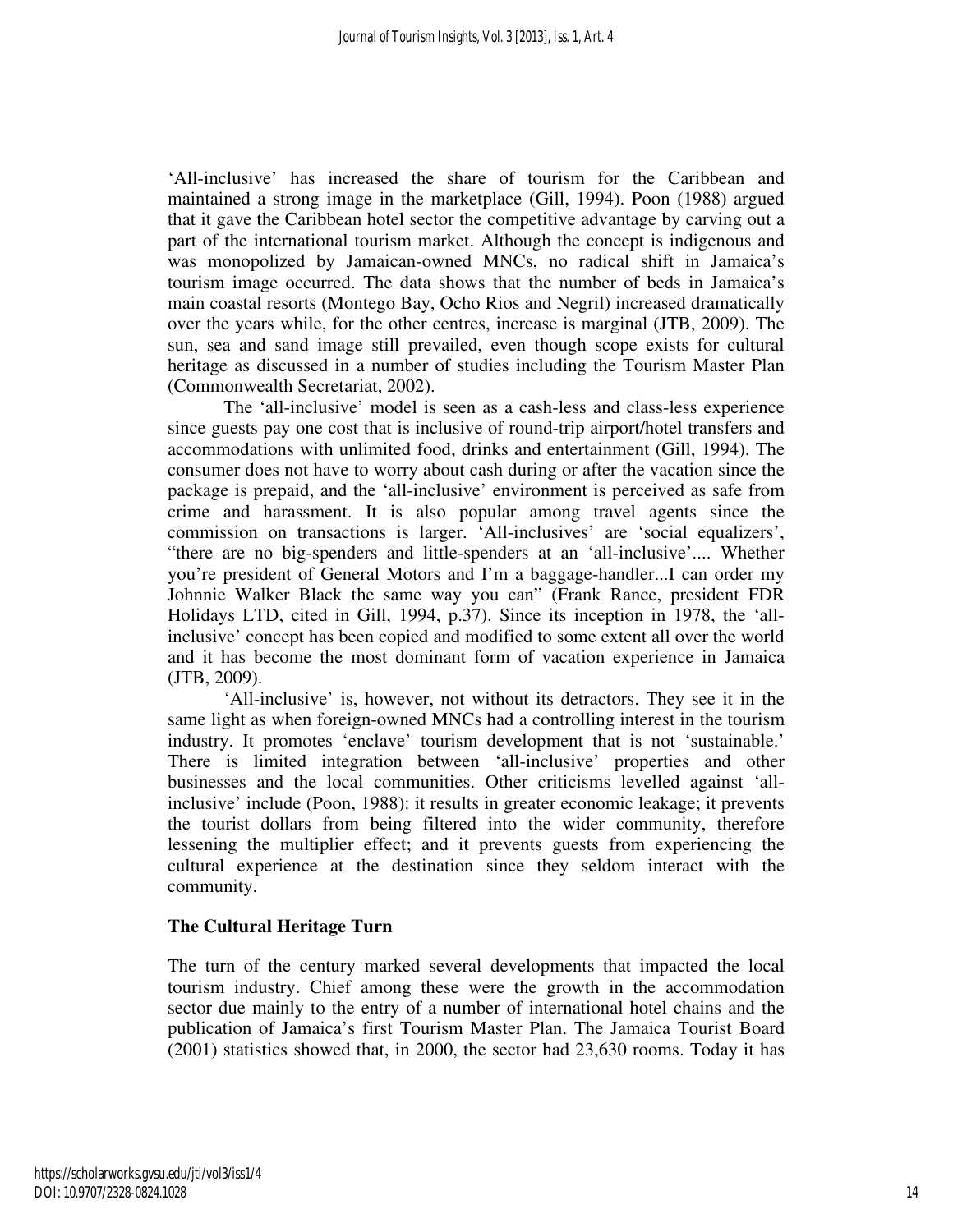over 30,000 rooms and continues to grow. The growth is attributed to the expansion of a number of Jamaican MNCs, including Sandals Resort International and SuperClubs and the entry of a number of other major international brands such as Ritz Carlton, Iberostar, Bahia Principe, Secrets, Fiesta and Riu. With the exception of the Ritz Carlton, the other new entrants are Spanish-owned MNCs based in Mallorca, Spain. Since 2000, these hotel chains have invested approximately US\$1.8 billion in projects in Jamaica, adding approximately 10,000 rooms and creating about 40,000 jobs directly (Edwards, 2008, April 18; Rose, October 25, 2009). The investment of the Spanish hotel chains resulted in a shift in the ownership structure in tourism assets in Jamaica. According to Rose (October 25, 2009) quoting Jamaica's Minister of Tourism, "Foreign investors now own 60 per cent of tourism assets… just a few years [before] it was Jamaicans who held that share."

The entry of the Spanish hotels has been heavily criticized in some quarters. Salmon (2008, September) referred to it as "the second Spanish conquest of Jamaica," having "little regard for local laws, customs and mores" similar to what happened in 1494 when Columbus landed and caused the annihilation of the Tainos. Salmon (2008, September) claimed that they ignore and violate environmental regulations, building codes and permits, bribe public officials and seem to cast a spell on the politicians. Also, they are said to have damaged Jamaica's coastline irreparably. They have been criticized for doing more harm than good to Jamaica's tourism product because they are seen to cater to the "down-market" visitors whereas Jamaica is repositioning itself as a mid to highend destination ("Spanish hotels do" April 25, 2008). As a result, their operations are said to be dragging down hotel rates. On the other hand, some of the Spanish hoteliers are accusing the National Environment and Planning Agency<sup>1</sup> (NEPA) for being a stumbling block to their developments (Edwards, 2008, April 18; Silvera, 2008, April 19). They claimed NEPA takes an extra-ordinarily long time to issue the relevant development permits.

Another development, the Tourism Master Plan has the potential for a huge impact on Jamaica's tourism industry (Commonwealth Secretariat, 2002). The plan has three main aims: 1) to provide a comprehensive planning framework; 2) to elaborate a vision of the future direction, shape and composition of the industry; and 3) to detail the timing and sequencing of the major programmes, roles and responsibilities of key stakeholders (Commonwealth Secretariat, 2002). The stated objective of the Master Plan is to move the tourism industry from its current unsustainable mode on to a path of sustainability. Moreover, the plan seeks to guide the industry's development by creating a strategic vision for its growth and development and establishing an enabling environment. The five main objectives that were identified to achieve sustainable

-

<sup>&</sup>lt;sup>1</sup> The National Environment and Planning Agency is the regulatory agency that issues environment and planning permits for developments such as hotels.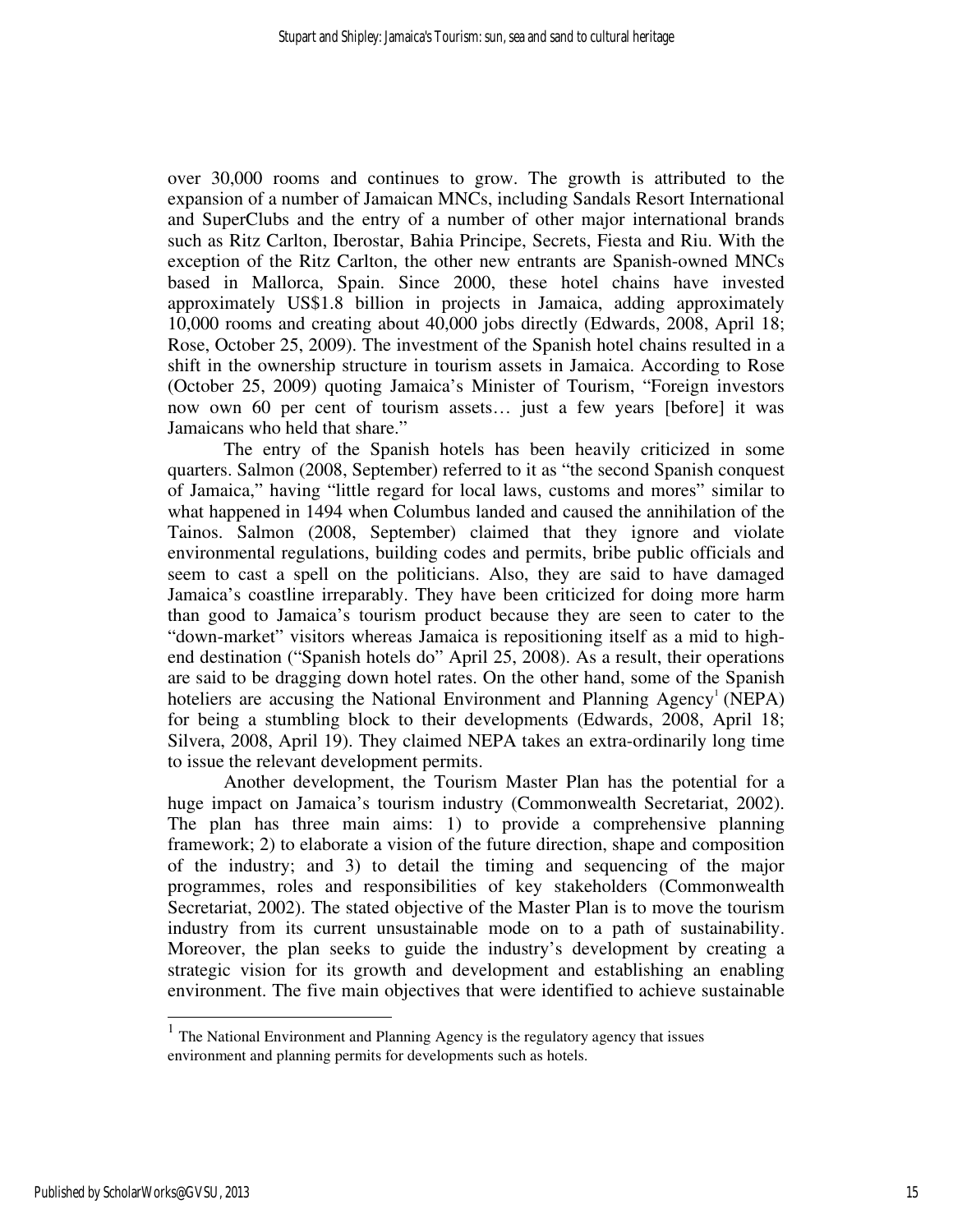development in the industry are: 1) the development of a sustainable market position based on Jamaica's natural, cultural, historic and built heritage; 2) enhancing the visitor experience through increasing the types and quality of attractions; 3) fostering a bottom-up planning approach to tourism development where communities play major roles in defining, developing and managing the tourism experience; 4) building an inclusive industry that not only benefits a few but one that benefits the Jamaican people and the country as a whole; and, 5) improving the contribution of the industry to the preservation of the natural environment (Commonwealth Secretariat, 2002, p.vi).

In addition, the development of Jamaica's outstanding heritage assets is seen as a central plank in the master plan for it "will help to differentiate Jamaica from the vast majority of Caribbean islands" (Commonwealth Secretariat, 2002, p.96). It is perceived as the key to sustainable development as it should contribute to the product reflecting the culture and aspirations of the Jamaican people. However, at the point it is not known how much cultural heritage will help move tourism towards a path of sustainability. The four major priority areas for the development of the built heritage, based on the criteria of heritage significance, tourism potential, scale and accessibility, are Port Royal, Spanish Town, Falmouth and Seville. According to the plan, these priority sites are of international heritage significance and primary tourism potential. The plan also identified possible heritage themes which include: natural wonders, slavery and emancipation, the Maroons, forts and fortifications, churches, great houses, and industrial heritage among others. Of all the historic towns in Jamaica, Falmouth has the greatest scope to develop its distinctive built heritage into an internationally attractive heritage destination (Commonwealth Secretariat, 2002). The Tourism Master Plan pointed to the fact that parallels have been drawn between Falmouth and Williamsburg in Virginia, which was developed into a very successful tourism attraction. "The strategic significance of Falmouth for tourism is that it would be an internationally recognized heritage asset easily accessible to the majority of sun, sand and sea tourists who visit the north coast" given its strategic location between two major tourists' resorts, Ocho Rios and Montego Bay (Commonwealth Secretariat, 2002, p.106).

#### **Conclusion**

One of the purposes of the Jamaica International Exhibition in 1891 was to launch the island's tourism industry. It was deemed necessary because the island was undergoing a dramatic decline in its main economic sector, agriculture. The state introduced lucrative incentives in order to attract foreign investment for tourism infrastructure, which developed mainly in the capital city and along the island's North Coast region. Jamaica was seen and promoted as a sun, sea and sand, winter-getaway destination, dominated by foreign owned MNCs with little effort been made to integrate local entrepreneurs and working class in the industry.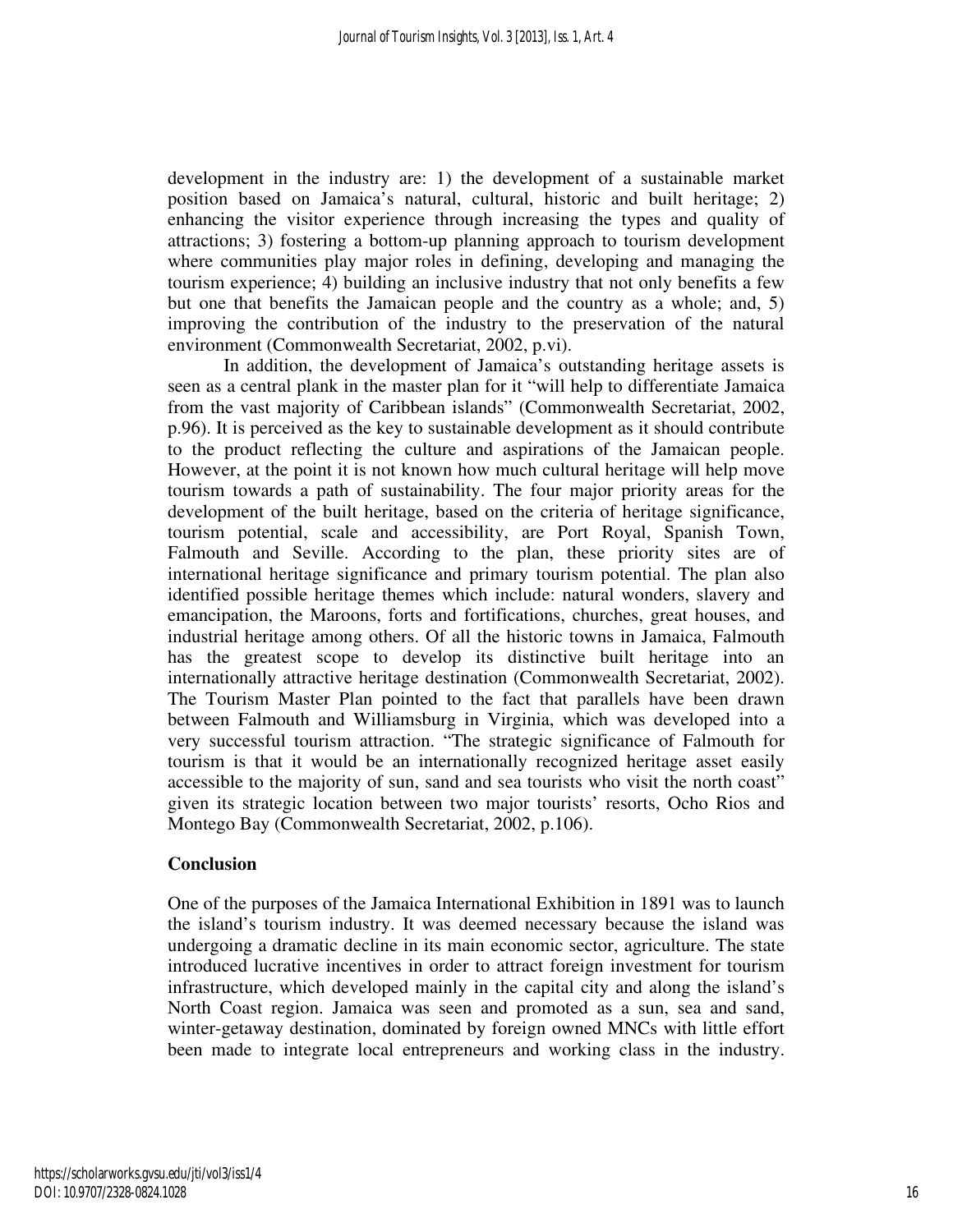Although the industry experienced tremendous growth over the years, changes to Jamaica's image were insignificant. However, the economic recession of the 1970s and shifts in government policies and philosophies witness the exodus of several foreign owned MNCs that controlled the majority of hotels. Further developments in the 1970s included the growth and consolidation of a number of locally controlled MNCs that contextualized and introduced the all-inclusive vacation experience which has been credited for giving Caribbean tourism a competitive edge.

The turn of the century witnessed several developments that are expected to have lasting impacts on the island's tourism industry. Foremost, a number of foreign owned MNCs of Spanish origin entered the accommodation sector and it resulted in an increase of approximately 50 per cent in hotel rooms. These new entrants have been criticized for causing further environmental degradation of the natural environment. Also, there was the publication of Jamaica's first tourism master plan in 2002. The plan outlines a number of initiatives to prevent further degradation of the environment and to move Jamaica's tourism on a path of sustainable growth. One of the areas of focus of the plan is the development of the country's heritage assets to reposition the island and set it apart from other Caribbean destinations. To this end, four priority sites of international heritage significance were identified which include Falmouth, Port Royal, Seville and Spanish Town. The case of Jamaica proves that deliberate initiatives and actions can be taken to reposition destinations to respond to contemporary trend in the tourism industry.

#### **References**

- Booth, K. (1985). When Jamaica Welcomed the World: The Great Exhibition of 1891. *Jamaica Journal, 18*(3), 39-51.
- Butler, R. (1980). The Concept of a Tourist Area Cycle of Evolution: Implications for Management of Resources. *Canadian Geographer, xxiv*(1) 5-12.
- CHRML (Commonwealth Historic Resources Management Limited), ARA Consulting Inc., Roy Stephenson Associates, Geoffrey de Sola Pinto Associates, & Stupart, C. (1998). *Pre-feasibility study for the restoration of greater Falmouth (Final Report & Heritage Inventory).* A report prepared for: Organization of American States (OAS) and Office of the Prime Minister, Tourism (Jamaica).
- Commonwealth Secretariat (2002). *Master plan for sustainable tourism development – Jamaica*. London: Commonwealth Secretariat.
- Edwards, A. (2008, April 18). Spanish hotel operators look to Jamaica. *The Jamaica Observer* [newspaper]. Retrieve September 18, 2008, http://www.jamaicaobserver.com/.
- Gee, C., Choy, D. & Makens, J. (1984). *The Travel Industry*. Connecticut: The AVI Publishing Company.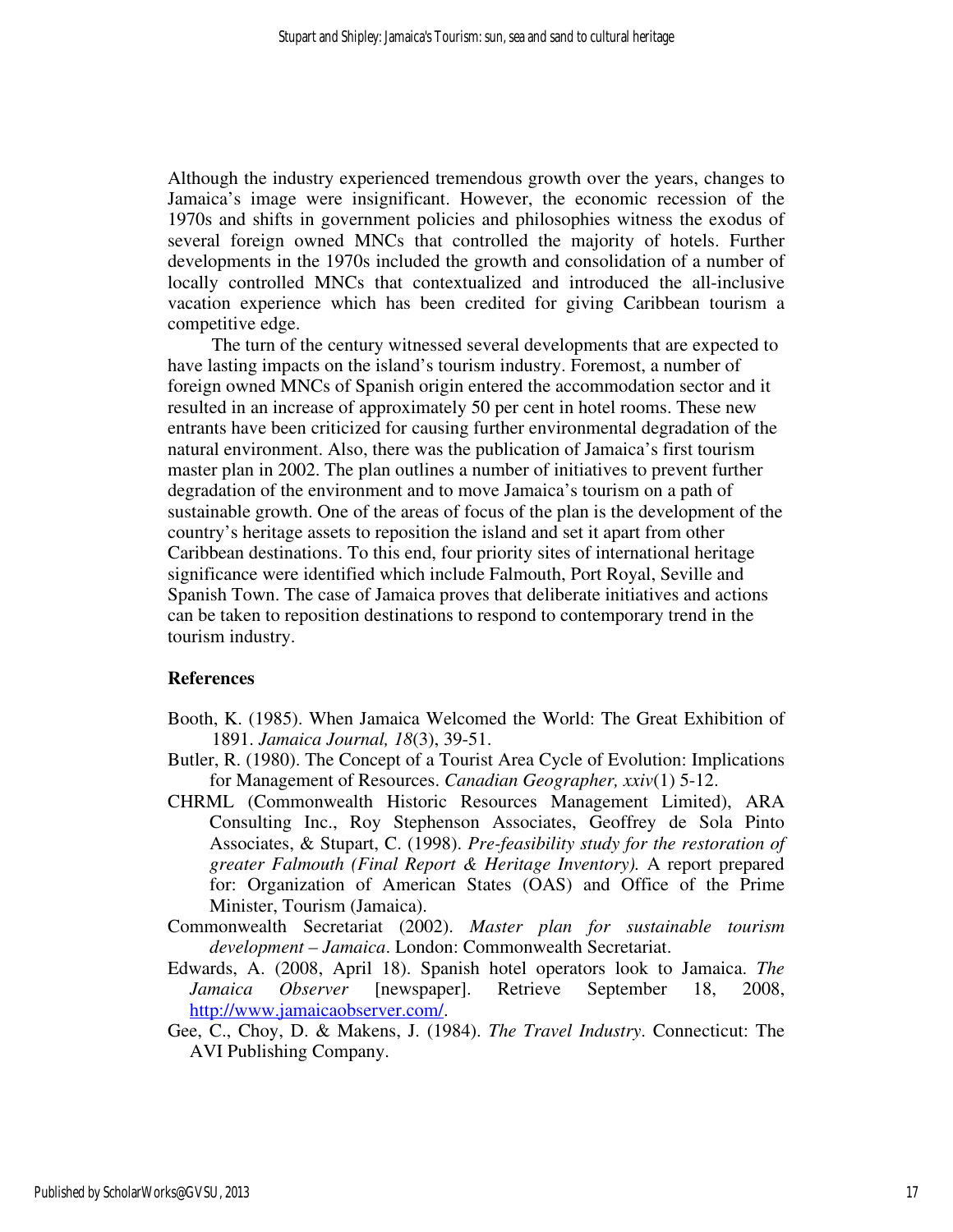- Gill, C. (1994). All-inclusive prove they're no flash in the pan. *Caribbean Tourism Today,* March/April, 34-39.
- Henry, B. (1987, July 31). Government policy initiatives in the tourist industry in Jamaica 1962-1987. *The Weekend Star* [Newspaper], pp. 26-27.
- JTB (Jamaica Tourist Board). (2009). *Annual travel statistics 2008.* Jamaica Tourist Board: Jamaica.
- JTB (Jamaica Tourist Board). (1993). *Annual travel statistics 1992.* Jamaica Tourist Board: Jamaica.
- Kingsbury, P. (2005). Jamaican tourism and the politics of enjoyment. *Geoforum, 36*(1), 113-132.
- Lumsden, J. (1991). Jamaica International Exhibition, 1891. *Jamaica Historical Society, Bulletin, 10*(3 & 4), 16-21.
- Martin, L. (1994). *Reflections on Jamaica's Tourism*. Montego Bay, Jamaica: Unlimited Exposures Limited.
- Nelson, V. (2007). Traces of the past: the cycle of expectation in Caribbean tourism representations. *Journal of Tourism and Cultural Change, 5*(1), 1- 16.
- OAS. (1995). *Social and economic impact of tourism, Jamaica*. Washington DC: Organization of American States.
- PIOJ (Planning Institute of Jamaica). (1999). *Economic and social survey Jamaica 1998.* Jamaica: Planning Institute of Jamaica.
- Poon, A. (1988). Innovation and the Future of Caribbean Tourism. *Tourism Management*, 213-220.
- Rose, D. (2009, October 25). Foreign investors edge out J'can in tourism ownership, local share falls to 40 per cent. *The Daily Gleaner* [newspaper]. Retrieve October 25, 2009, from http://www.jamaica-gleaner.com/.
- Salmon, L. (2008, September 13). The second Spanish conquest of Jamaica. *The Daily Gleaner* [newspaper]. Retrieve September 13, 2008, from http://www.jamaica-gleaner.com/.
- Silvera, J. (2008, April 19). Bahia boss says NEPA blocking expansion. *The Daily Gleaner* [newspaper]. Retrieve April 19, 2008, from http://www.jamaicagleaner.com/.
- Spanish hotels do more harm than good to Jamaica's tourism product. (April 25, 2008). *The Jamaica Observer* [newspaper]. Retrieve April 25, 2008, from http://www.jamaicaobserver.com/.
- STATIN (Statistical Institute of Jamaica). (2009). *Tourism satellite account 2007 Jamaica.* Jamaica: Statistical Institute of Jamaica.
- STATIN (Statistical Institute of Jamaica). (2003). *Population census 2001, volume 2, age and sex.* Jamaica: Statistical Institute of Jamaica.
- STATIN (Statistical Institute of Jamaica) 2003. 2001 Population Census Jamaica. *Volume 1, Country Report*. Kingston, Jamaica: Statistical Institute of Jamaica.